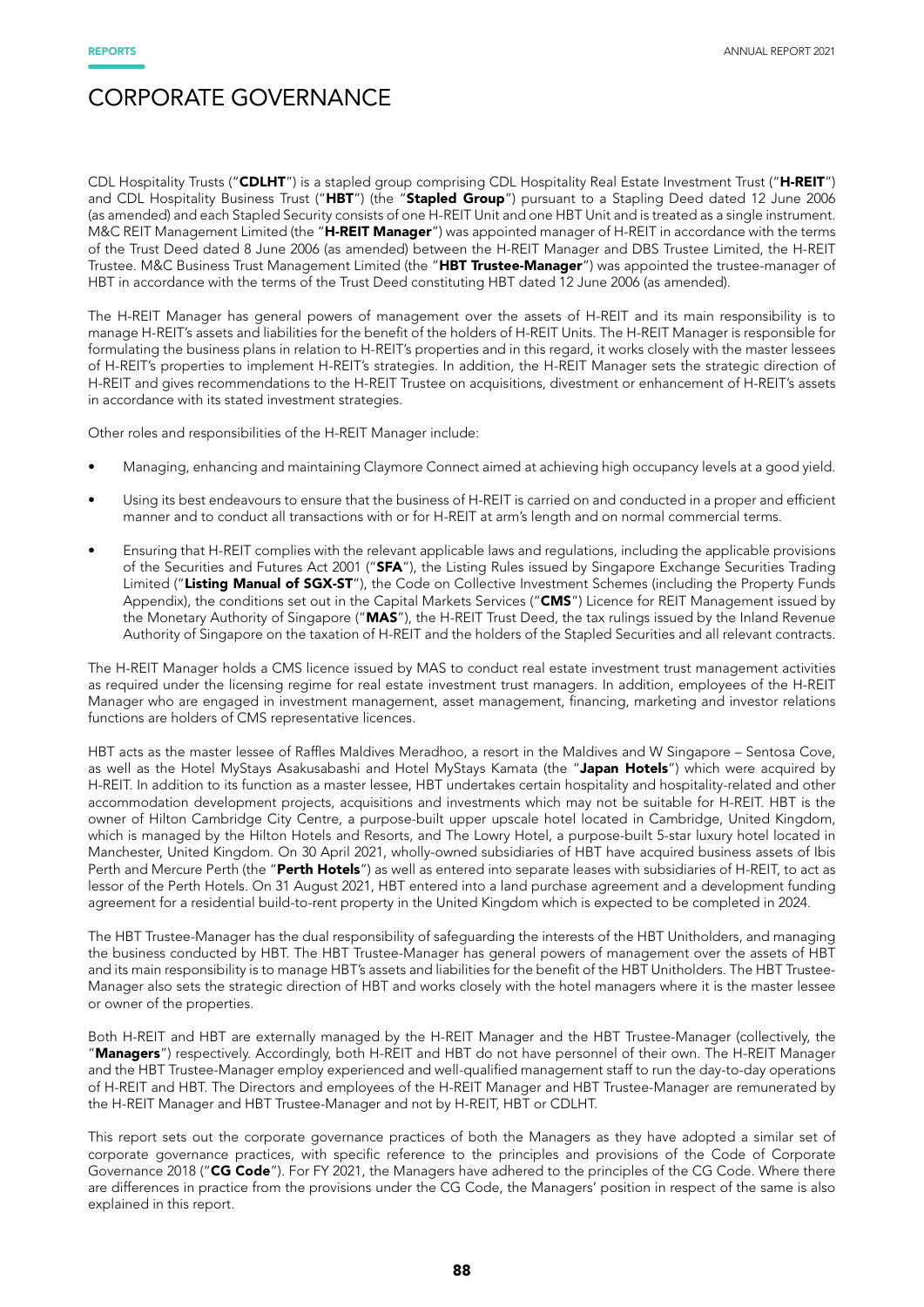# BOARD MATTERS

The Board's Conduct of Affairs Principle 1

# Primary Functions of the H-REIT Manager Board and the HBT Trustee-Manager Board

Both the H-REIT Manager Board and the HBT Trustee-Manager Board are responsible for the overall corporate governance of the Managers respectively, including establishing goals for management and monitoring the achievement of these goals. The Managers' Boards are also responsible for setting strategic business objectives and direction as well as the risk management of H-REIT and HBT, and to ensure that necessary financial, operational and human resources are in place for the Managers to meet their objectives. All Board members of the H-REIT Manager and the HBT Trustee-Manager participate in matters relating to corporate governance including setting corporate values and ethical standards, business operations and risk management, desired organisational culture, financial performance, engaging key stakeholder groups and the nomination and review of performance of Directors and key management personnel ("KMP"). A Code of Business and Ethical Conduct duly approved by the Managers' Board is in place.

The H-REIT Manager Board and the HBT Trustee-Manager Board have established a framework for the management of the Managers, H-REIT and HBT, including a system of internal controls and business risk management processes. The Managers' Boards meet quarterly or more often if necessary to (i) review respectively the financial performance of H-REIT and HBT against previously approved budgets, (ii) review the business risks of H-REIT and HBT respectively, (iii) examine liability management, (iv) oversee the sustainability performance of H-REIT and HBT, and (v) act upon any recommendations and/or comments from both the internal and external auditors of H-REIT and HBT respectively. In assessing business risks, the Managers' Boards also consider the economic environment and risks relevant to the property and hospitality industries. They also review management reports and feasibility studies on individual projects prior to approving major transactions.

## Directors' Objective Discharge of Duties and Declaration of Interests

All the Managers' Directors are required to objectively discharge their duties and responsibilities in the best interests of H-REIT and HBT. This ability to exercise objectivity is one of the assessment criteria in the annual evaluation of the Directors. Directors who are in any way, directly or indirectly, interested in a transaction or proposed transaction will declare the nature of their interests in accordance with the provisions of the Companies Act 1967 and the SFA, where relevant, and in the case of any conflicts of interests, abstain from participating in the deliberation and decision making on such transactions, with abstention duly recorded within the minutes and/or resolutions of the Board and/or the Board Committees.

# Delegation by the H-REIT Manager Board and the HBT Trustee-Manager Board

The primary functions of the H-REIT Manager Board and the HBT Trustee-Manager Board are either carried out directly by the H-REIT Manager Board and the HBT Trustee-Manager Board or delegated to the board committees ("Committees") with clear written terms of reference setting out their compositions, authorities and duties, including reporting back to the Manager Boards.

The Committees established by the Board, together with their respective composition are set out below as well as under the corporate directory section in this Annual Report 2021 ("Annual Report"):

| <b>Committees</b>                               | <b>Composition</b>    |
|-------------------------------------------------|-----------------------|
| <b>Audit &amp; Risk Committees</b>              | Foo Say Mui (Bill)    |
|                                                 | Ronald Seah Lim Siang |
|                                                 | Kenny Kim             |
| <b>Nominating &amp; Remuneration Committees</b> | Ronald Seah Lim Siang |
|                                                 | Chan Soon Hee, Eric   |
|                                                 | Foo Say Mui (Bill)    |
|                                                 | Cheah Sui Ling        |

Each Committee reports key matters to the Board at Board Meetings and submit its report at least on an annual basis. All terms of reference for the Committees are approved by the H-REIT Manager Board and the HBT Trustee-Manager Board and reviewed annually to ensure their continued relevance, taking into account the changes in the governance and legal environment.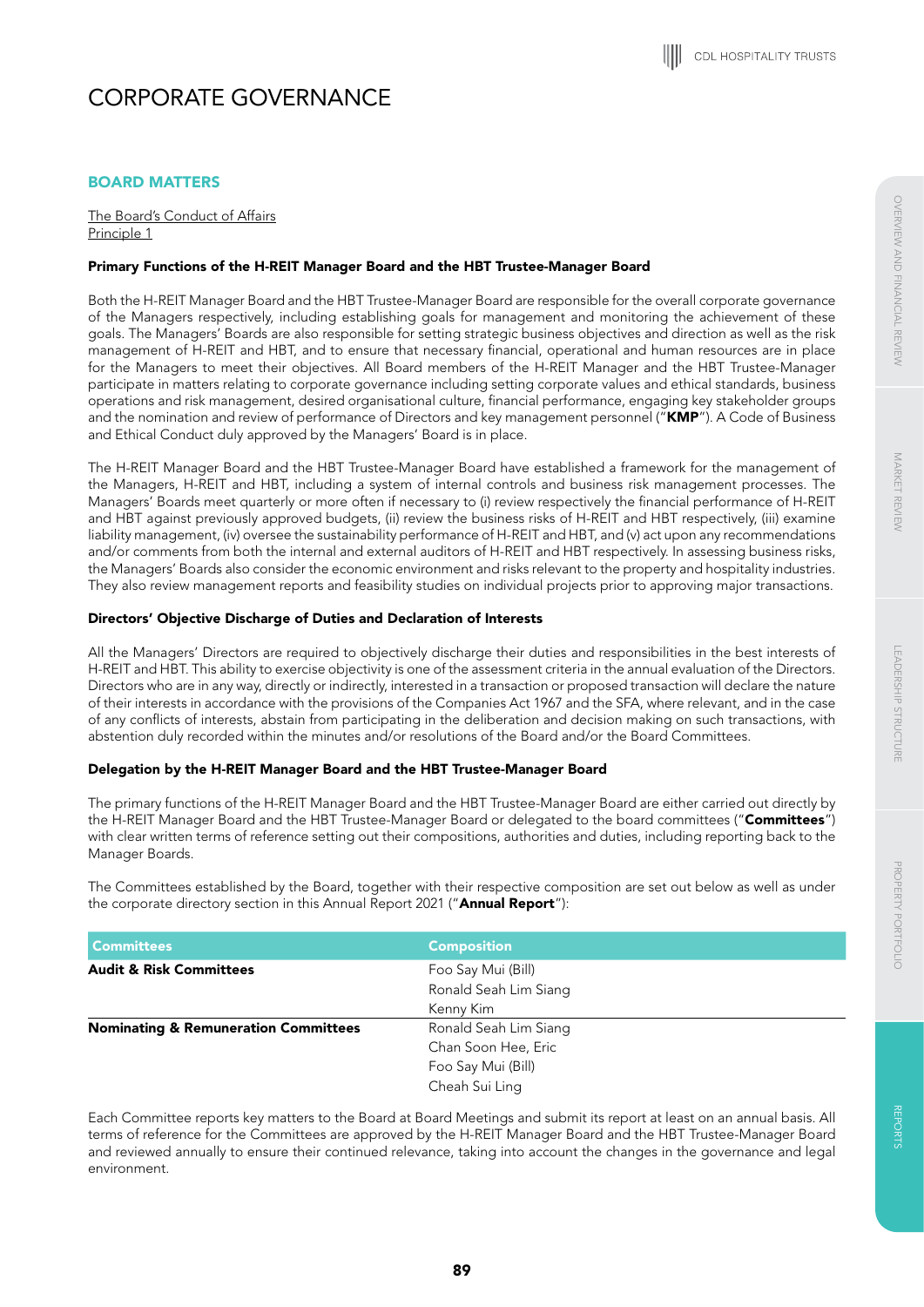The delegation of authority by the H-REIT Manager Board and the HBT Trustee-Manager Board to the Committees enables the H-REIT Manager Board and the HBT Trustee-Manager Board to achieve operational efficiency by empowering the Committees to decide, review and make recommendations on matters within their respective written terms of reference and/or limits of delegated authority, without abdicating their respective overall responsibility.

Further information on the activities of the ARCs and NRCs can be found in the sections on Principles 4 to 10 in this report.

# Board Processes of the H-REIT Manager and the HBT Trustee-Manager

Meetings of the Board, ARC and NRC of the Managers were held regularly. Five Board Meetings, four ARC Meetings and three NRC Meetings were held in 2021.

A meeting of the Independent Directors ("IDs") of the H-REIT Manager Board and HBT Trustee-Manager Board, chaired by the lead independent Director ("Lead ID") was also held in 2021 to discuss matters without the presence of Management and feedback was provided to the Board after the ID meeting.

The attendance of the Directors of H-REIT Manager and the HBT Trustee-Manager at meetings of the Board and Committees of the Managers, as well as the frequency of such meetings during 2021, are disclosed below. Notwithstanding such disclosure, the H-REIT Manager Board and the HBT Trustee-Manager Board are of the view that the contribution of each Director should not be focused solely on his/her attendance at meetings of the Board and/or the Committees.

A Director's contribution also extends beyond the confines of the formal environment of such meetings, through the sharing of views, advice, experience and strategic networking relationships which will further the interests of H-REIT and HBT.

The proposed meetings for the Board and Committees of the Managers for each new calendar year are set out in a schedule of meetings and notified to all members of the Managers' Boards before the start of each calendar year. Additional meetings are convened as and when circumstances warrant. Records of all such meetings, including discussions on key deliberations and decisions taken, are maintained by the Company Secretaries. The Managers' respective Constitutions allow for meetings of their Board and Committees to be held via teleconferencing and videoconferencing. The H-REIT Manager Board and the HBT Trustee-Manager Board as well as their Committees may also make decisions by way of circulating written resolutions.

### Directors' Attendance at the General Meetings and Meetings of Board, the Committees and IDs in 2021

|                                 | <b>General</b><br><b>Meetings</b> | <b>Board</b> | <b>ARC</b>                          | <b>NRC</b> | <b>IDs</b> |
|---------------------------------|-----------------------------------|--------------|-------------------------------------|------------|------------|
| Number of meetings held in 2021 |                                   | 5            | 4                                   | 3          |            |
| <b>Name of Directors</b>        |                                   |              | Number of meetings attended in 2021 |            |            |
| Chan Soon Hee, Eric             | 1/1                               | 5/5          | N. A.                               | 3/3        | 1/1        |
| Vincent Yeo Wee Eng             | 1/1                               | 5/5          | N. A.                               | N. A.      | N.A.       |
| Ronald Seah Lim Siang           | 1/1                               | 5/5          | 4/4                                 | 3/3        | 1/1        |
| Foo Say Mui (Bill)              | 1/1                               | 5/5          | 4/4                                 | 3/3        | 1/1        |
| Kim Kenny                       | 1/1                               | 5/5          | 4/4                                 | N. A.      | 1/1        |
| Cheah Sui Ling                  | 1/1                               | 5/5          | N. A.                               | 3/3        | 1/1        |

Note:

All Directors, including Mr Chan Soon Hee, Eric (Chairman of the Board), Mr Foo Say Mui (Bill) (the chairman of the ARC) and Mr Ronald Seah Lim Siang (the chairman of the NRC) were in attendance at the Annual General Meetings in 2021 ("2021 AGMs"), together with the key management personnel and the external auditors of CDLHT. The AGMs were held via electronic means.

### H-REIT Manager and HBT Trustee-Manager Directors' Time Commitments

It is recommended under the CG Code Practice Guidance that the Boards of the H-REIT Manager and HBT Trustee-Manager consider providing guidance on the maximum number of listed company board representations which each Director of the H-REIT Manager and HBT Trustee-Manager may hold in order to address competing time commitments faced by directors serving on multiple boards.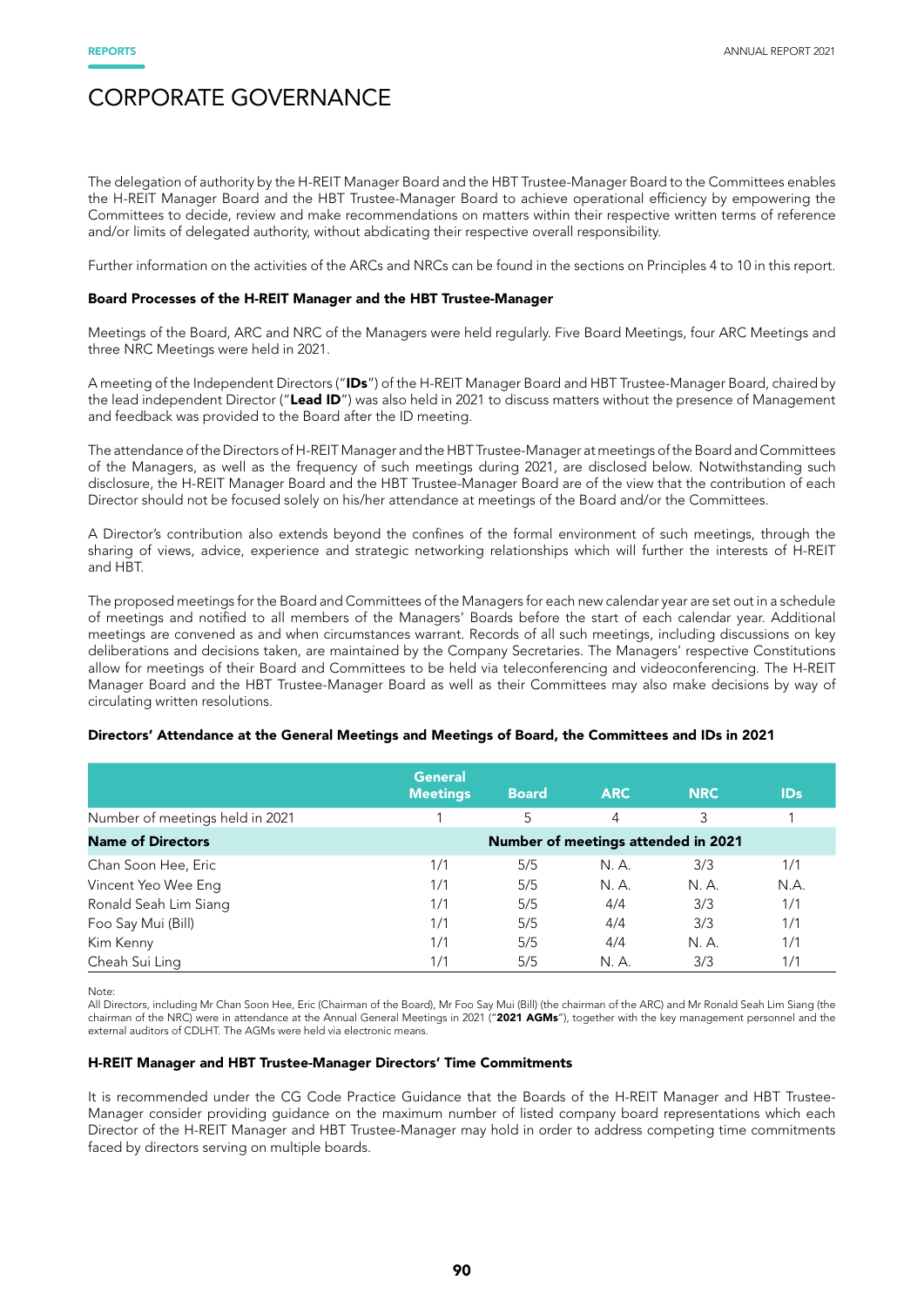Based on an annual analysis of directorships held by the Directors as well as each Director's confirmation as to whether he/she has any issue with competing time commitments which may impact his/her ability to provide sufficient time and attention to his/her duties as a Director on the respective Boards, the NRCs were satisfied that all Directors are able to carry out and have been adequately carrying out their duties as a Director of the Managers. The NRCs of the H-REIT Manager and HBT Trustee-Manager further noted that, excluding the directorships held in the H-REIT Manager Board and HBT Trustee-Manager Board, the number of listed company board representations currently held by the Directors did not exceed three. The NRCs and the Boards had set the maximum number of listed company board representations which each Director of the H-REIT Manager and HBT Trustee-Manager may hold at six (6), with a view to providing a guide to address potential competing time commitments that may be faced by Directors serving on multiple listed company boards. The NRCs may review this guideline from time to time and will also consider the circumstances of individual Directors or potential candidates with multiple listed company directorships above the recommended number to determine their capacity to participate and contribute effectively to the Board.

# Complete, Adequate and Timely Information

Prior to each meeting, members of the H-REIT Manager Board and HBT Trustee-Manager Board and the Committees are provided with the meeting agenda and the relevant papers submitted by the Management, containing complete, adequate and timely information to enable full deliberation on the issues to be considered at the respective meetings. The Management is in attendance at such meetings, whilst the auditors and professional advisers who can provide additional insight into the matters for discussion are invited from time to time to attend the relevant meetings. The Management also provides all Directors of the Managers with monthly updates on the financial performance of H-REIT and HBT.

Draft agendas for the Board and Committee meetings are circulated in advance to the Chairman of each Board and the chairmen of the various Committees, for them to review and suggest items for the agenda. The members of the Board and the Committees also receive reports on the financial performance, whistle-blowing and related party transactions, where applicable, from the Management. Each of the chairmen of the ARC and NRC of the H-REIT Manager and the HBT Trustee-Manager provides an annual report of the respective Committees' activities during the year under review to the Boards. The minutes of meetings of the Committees are circulated to all Board members.

# Access to Management, Company Secretaries and Independent Professional Advice

All Directors of the Managers have direct and independent access to the Management. To facilitate this access, all Directors are provided with the contact details of the key management personnel. The contact details of the head of internal audit are also provided to the ARC.

The Directors, whether as a group or individually, are entitled to take independent professional advice at the expense of the H-REIT Manager and HBT Trustee-Manager, in furtherance of their duties and where circumstances warrant the same. The Managers have also put in place internal guidelines allowing for the Directors to seek independent professional advice.

The Company Secretaries, whose appointment and removal are subject to the approval of the H-REIT Manager Board and the HBT Trustee-Manager Board, attend all Board and Committee meetings to provide guidance for the Board procedures to be followed. The Company Secretaries, together with Management of the H-REIT Manager and the HBT Trustee-Manager, also ensure that the H-REIT Manager, H-REIT, the HBT Trustee-Manager and HBT comply with all applicable statutory and regulatory rules. Together with the Management, the Company Secretaries also assist the Board Chairman, the Board and Committees of the H-REIT Manager and the HBT Trustee-Manager on corporate governance matters and assist to implement and strengthen corporate governance practices and processes, including ensuring good information flow within the Boards of the Managers and the Committees and between the Directors and Management, facilitating induction for newly appointed Directors of the Managers and newly appointed members of Committees, and assisting in the continuing training and development for the Directors.

On an on-going basis, the Directors of the H-REIT Manager and the HBT Trustee-Manager have separate and independent access to the Company Secretaries.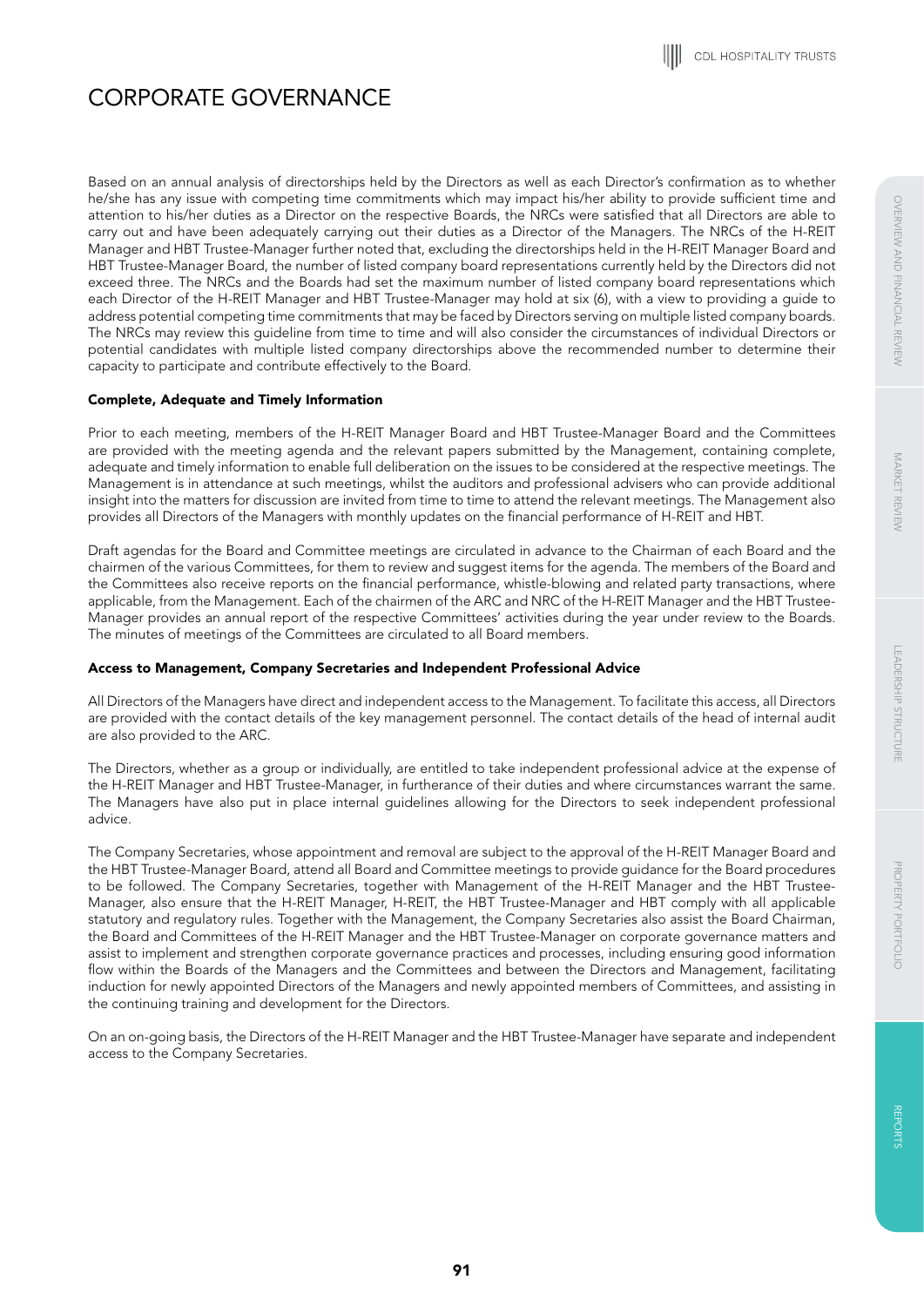#### H-REIT Manager Board and the HBT Trustee-Manager Board Approval

The H-REIT Manager Board and the HBT Trustee-Manager Board have in place an internal guide wherein certain key matters are specifically reserved for approval by the H-REIT Manager Board and the HBT Trustee-Manager Board respectively, and these include decisions over the strategic direction and policies and financial objectives which have or may have material impact on the profitability or performance of H-REIT and HBT and decisions on material capital expenditure and undertakings or all acquisition and disposal of properties of H-REIT and HBT as well as decisions to commence, discontinue or modify significantly any business activity or to enter or withdraw from a particular market sector, corporate or financial restructuring, decisions over new borrowings or significant amendments to the terms and conditions of existing borrowings other than in the ordinary course of business, adoption of corporate governance policies and any other matters which require the H-REIT Manager Board or the HBT Trustee-Manager Board approval as prescribed under the relevant legislations and regulations as well as the provisions of the H-REIT or HBT Trust Deeds. The Management of the H-REIT Manager and HBT Trustee-Manager are fully apprised of such matters which require the approval of the respective Boards and Committees.

#### H-REIT Manager Board and HBT Trustee-Manager Board Orientation and Training

Every newly appointed Director of the Managers receives a formal letter, setting out his general duties and obligations as a Director pursuant to the relevant legislations and regulations. The new Director will also receive an induction pack containing information and documents relating to the roles, duties and responsibilities of a director (and where applicable, as a member of the Committees), the principal businesses of H-REIT or HBT and their respective subsidiaries, the H-REIT Manager and the HBT Trustee-Manager Board processes and corporate governance practices, relevant policies and procedures, as well as a board meeting calendar for the year with a brief of the routine agenda for each meeting of the Boards and where applicable, the Committees.

The Managers also conduct a comprehensive induction programme for newly appointed Directors and for existing Directors pursuant to their appointments to any of the Committees, which seeks to familiarise Directors with CDLHT's business, the Managers' governance practices and processes, internal controls and risk management systems, their responsibilities as directors and in the case of appointments to any of the Committees, the roles and areas of responsibilities of such Committees. The induction programme includes meetings with various key executives of the Management to allow the new Directors to be acquainted with the Management team and to facilitate their independent access to the Management team in future. The programme also includes briefings by the Management team on key areas of the Managers' operations and by each Chairman of the relevant Committees to which the Director is newly appointed to on the roles and responsibilities of the Committees.

For a first time Director who has no prior experience as a director of a listed company, in addition to the induction as detailed above, he or she will be required to also attend specific modules of the Listed Entity Director ("LED") Programme conducted by the Singapore Institute of Directors ("SID"), in order to acquire relevant knowledge of what is expected of a listed company director, this being a mandatory requirement under the SGX-ST Listing Rules. Completion of the LED Programme, which focuses on comprehensive training of company directors on compliance, regulatory and corporate governance matters, should provide the first time Director with a broad understanding of the roles and responsibilities of a director of a listed company under the requirements of the Companies Act 1967, the Listing Manual of SGX-ST and the CG Code. The Company Secretaries, where relevant, will co-ordinate with such Director to endeavour completion of the LED Programme within one year from his or her date of appointment subject to SID's training schedule and the Director's availability.

The Directors are provided with updates and/or briefings from time to time by professional advisers, auditors, Management and the Company Secretaries in areas such as directors' duties and responsibilities, corporate governance practices, relevant legislations and regulations, risk management issues, financial reporting standards and tax laws and practices. The Directors are also regularly kept informed by the Company Secretaries of the availability of appropriate courses, conferences and seminars such as those conducted by The Accounting and Corporate Regulatory Authority ("ACRA"), SGX-ST and SID and the Directors are encouraged to attend such training to develop and maintain their skills and knowledge at the Managers' expense. The NRCs and the Boards of the Managers are kept informed of the trainings attended by the Directors during the year, as part of the NRCs annual assessment of the skills set of the Boards and the Committees. The NRCs would also recommend further training for the Directors in specific areas, if so required, to supplement the regular updates/briefings provided to Directors from time to time.

The Directors had attended in-house seminars conducted by external speakers and other SID courses in 2021 and they were also briefed during the Boards and Committees meetings on the recent regulatory changes such as accounting, tax, the CG Code and related listing rules revisions. In addition to the training courses/programmes and briefing updates, Directors are also at liberty to approach Management should they require any further information or clarification concerning the Managers' operations.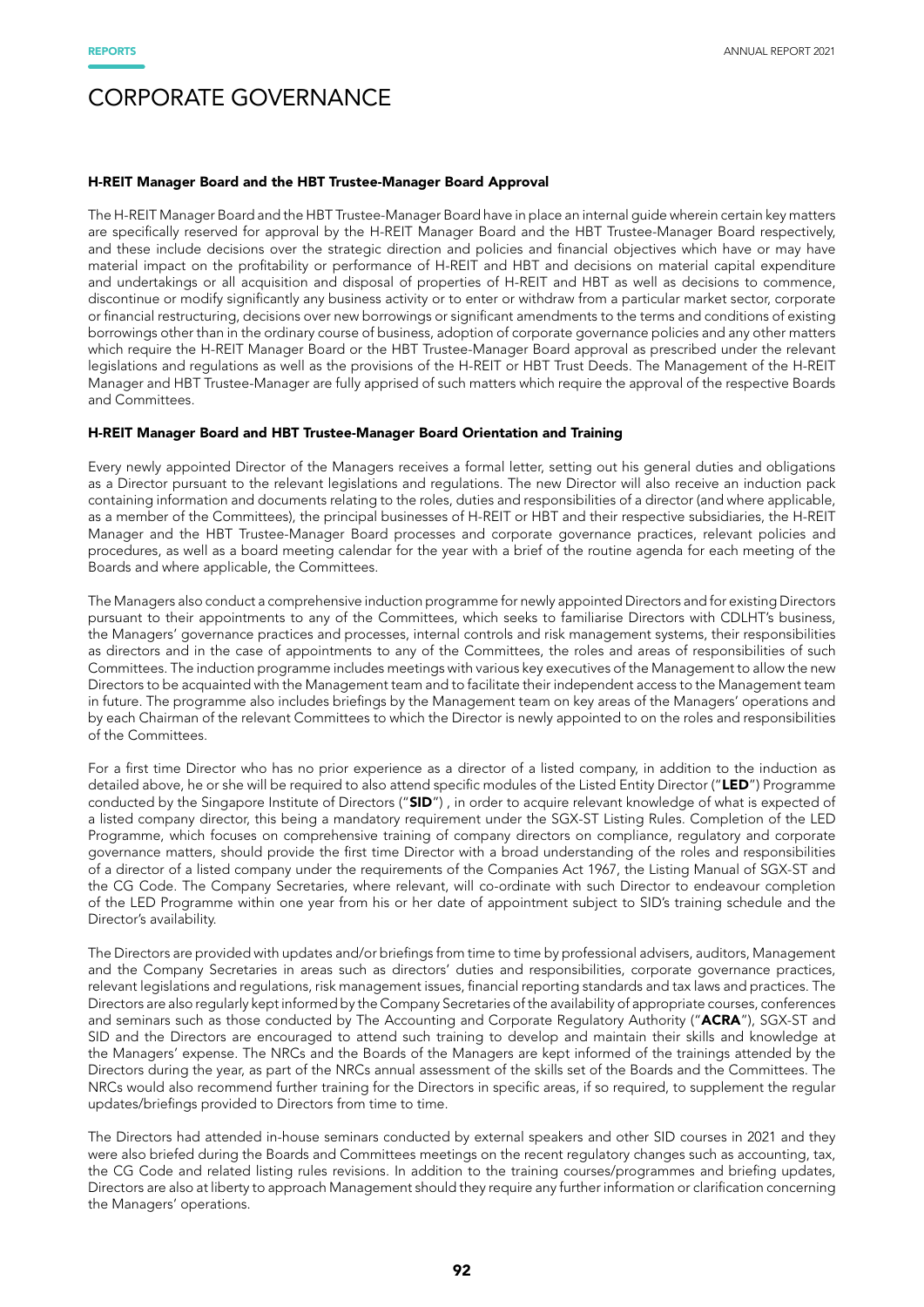Board Composition and Guidance Principle 2

# Board Independence

The Boards of the H-REIT Manager and the HBT Trustee-Manager currently comprise six members each. Mr Vincent Yeo Wee Eng, the CEO and an Executive Director of the Managers, is considered a non-independent Director. Five members of the Board are considered Non-Executive Directors, namely Mr Chan Soon Hee, Eric, Dr Foo Say Mui, (Bill), Mr Ronald Seah, Mr Kenny Kim and Ms Cheah Sui Ling. All of them are considered IDs by the Board, thus providing for a strong and independent element on the Boards capable of exercising objective judgement on corporate affairs of the H-REIT Group and the HBT Group.

The NRC determines on an annual basis whether a Director is independent, bearing in mind the Listing Manual of SGX-ST and the CG Code's definition of an "independent director" and guidance as to relationships the existence of which would deem a Director not to be independent, as well as the enhancements to independence requirements announced by MAS on 2 July 2015 (the "Enhanced Independence Requirements").

Under the CG Code, a Director who has no relationship with the Managers, their related corporations, 5% substantial stapled security holders of CDLHT or their officers that could interfere, or be reasonably perceived to interfere, with the exercise of the Director's independent business judgment in the best interests of CDLHT, is considered to be independent. In addition, under the Enhanced Independence Requirements, an ID is one who:

- (i) is independent from any management and business relationship with the Managers and CDLHT;
- (ii) is independent from any substantial shareholder of the Managers and any substantial stapled security holder of CDLHT; and
- (iii) has not served on the Board for a continuous period of 9 years or longer.

When reviewing the independence of the IDs for 2021, the Managers' NRCs had considered the guidelines for independence set out in Provision 2.1 of the CG Code and the Business Trusts Regulations. For purposes of determination of independence, the IDs have also provided confirmation that they are not related to the Managers or stapled security holders of CDLHT or their related corporations and their substantial shareholders or their officers that could interfere, or be reasonably perceived to interfere, with their judgement in the best interests of H-REIT Manager and HBT Trustee-Manager or stapled security holders of CDLHT. The NRCs are satisfied that there is no other relationship which could affect the independence of the IDs. The Board concurred with the NRCs determination of the independence of the IDs.

Mr Ronald Seah, who was appointed on 21 October 2013, would have served 9 years on the Managers' Boards and he has notified the Board of his intention to step down from the Boards in October 2022.

# H-REIT Manager / HBT Trustee-Manager Board Composition, Size and Diversity

The NRCs review the size and composition of the H-REIT Manager Board and the HBT Trustee-Manager Board and the Board Committees annually. At the recommendation of the NRCs, the Boards adopted a Board Diversity Policy setting out its policy and framework for promoting diversity on the Boards. The Boards recognise that a diverse Board of Directors is an important element which will better support the CDLHT Group's achievement of its strategic objectives for sustainable development by enhancing the decision-making process of the Boards and to avoid group think and foster constructive debate through the perspectives derived from the various skills, qualifications/knowledge, business experience, industry discipline, gender, age, ethnicity and culture, geographical background and nationalities, tenure of service and other distinguishing qualities of the Directors. The final decision on selection of Directors will be based on merit against an objective criteria that complements and expands the skills and experience of the Boards as a whole, and after having given due regard to the overall balance and effectiveness of the diverse Boards.

The NRCs had considered the core competencies of the Directors based on the skills and experience of each Director and are of the view that the Boards have the critical skills and expertise needed in the strategic direction and planning of the business of H-REIT and HBT. The NRCs are satisfied that there is a good balance of expertise on the Boards, with experience in real estate and hotel related businesses, business and funds management, strategic planning, investment analysis, corporate finance, investment portfolio management, corporate reorganisations, mergers and acquisitions, audit, financial accounting, business consultancy and risk management. H-REIT and HBT own assets in various regions such as Asia, Oceania and Europe including the United Kingdom. The CEO, who is also an Executive Director of the H-REIT Manager Board and the HBT Trustee-Manager Board, together with the IDs collectively have prior work experience in these regions.

**REPCRIN** 

REPORTS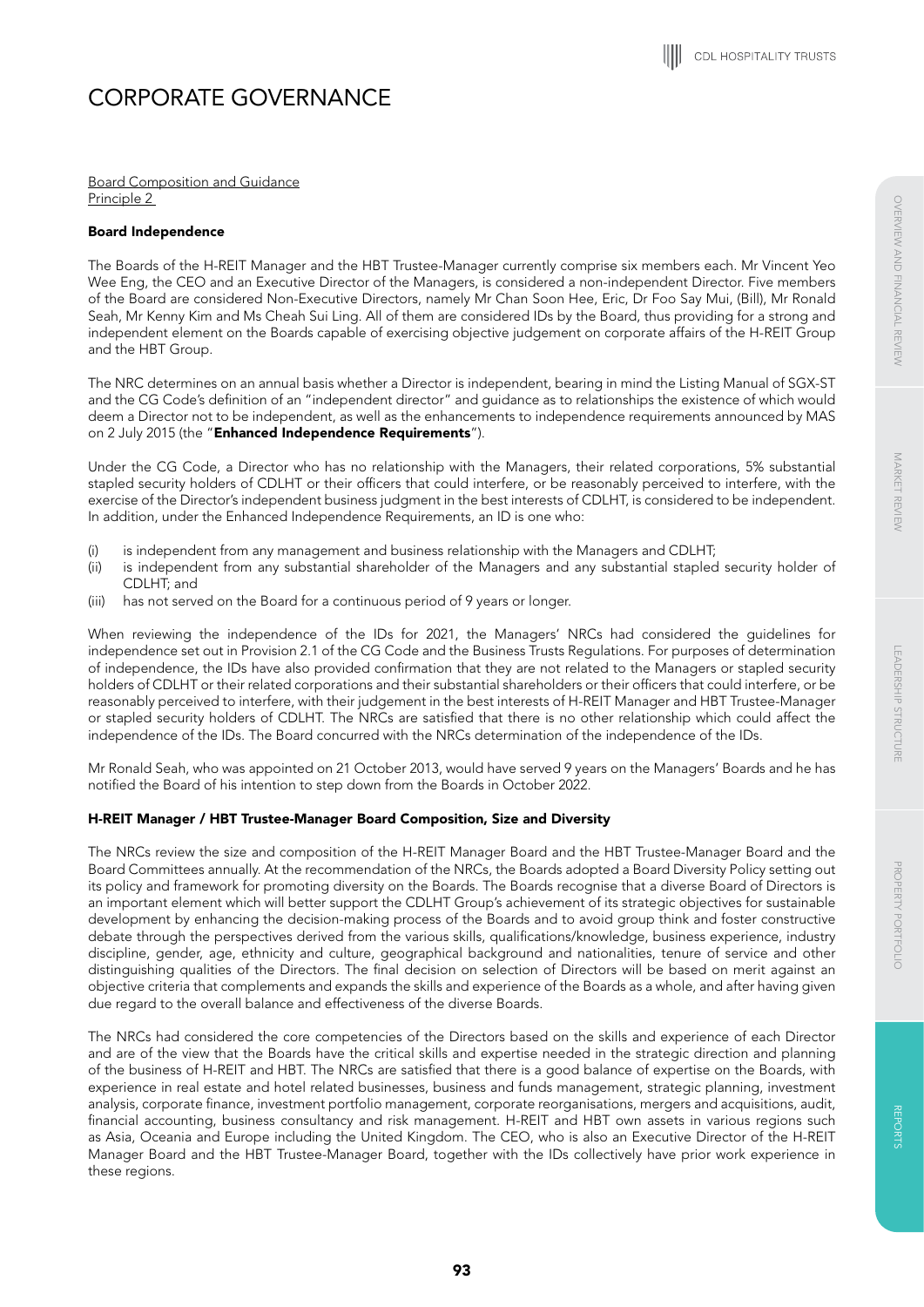The Boards each have one female member, representing approximately 16.7% of the Boards' composition and the average age and tenure of the Directors is approximately 60.5 years and 6.7 years respectively. The Boards will continue to review opportunities to refresh the Boards with a view to expanding the skills, experience and diversity of the Board as a whole. Further information on the individual Directors' background, experience and skills can be found in the "Board of Directors" section in the Annual Report.

Having considered the scope and nature of the operations of the H-REIT Group and the HBT Group, the Boards are satisfied that the current composition mix and size of the Boards provide for sufficient diversity and allow for informed and constructive discussion and effective decision-making at the meetings of Boards and Committees. No individual or small group of individuals dominates the Boards' decision-making. No alternate Directors have been appointed in respect of any of the Directors.

So long as the H-REIT Units remain stapled to HBT Units, in order to avoid any conflict between H-REIT and HBT and to act in the best interest of CDLHT, each of the Directors of the H-REIT Manager Board is also a Director of the HBT Trustee-Manager Board, and vice versa. Further, in line with MAS's Response to Feedback Received on its Consultation Paper on Enhancements to the Regulatory Regime Governing REITs and REIT Managers, under circumstances where unitholders of H-REIT are not given the right to appoint directors, at least half of the H-REIT Manager Board would have to be IDs. Similarly, the HBT Trustee-Manager Board would also be required to comply with the provision under Regulation 12 of the Business Trust Regulations that at least a majority of the Directors of the board of the trustee-manager of a business trust to comprise Directors who are independent from management and business relationships with the trustee-manager. Majority of the H-REIT Manager Board and the HBT Trustee-Manager Board comprise IDs.

# Non-Executive Directors' ("NEDs") Participation

NEDs of the H-REIT Manager and the HBT Trustee-Manager are encouraged to participate actively at Board meetings in the development of H-REIT's and HBT's strategic plans and direction, in the review and monitoring of Management's performance through periodic reports from the Management and have unrestricted access to the Management. They also sit on various Committees established by the Boards of the H-REIT Manager and the HBT Trustee-Manager to provide unbiased and independent views, constructive input and the necessary review and monitoring of performance of H-REIT, HBT and the Management. The Lead ID may call for meetings of NEDs or IDs from time to time, when appropriate, without the presence of the Management and provide feedback to the Chairman after such meetings. The H-REIT Manager and HBT Trustee-Manager held respective meetings of the Independent Directors, chaired by the Lead ID in December 2021 (without the presence of Management and the CEO).

# Chairman and Chief Executive Officer

# Principle 3

The roles of the Chairman and CEO are separate. Mr Chan Soon Hee, Eric is an Independent and non-executive Chairman, while the CEO, Mr Vincent Yeo Wee Eng, is an executive Director. This ensures an appropriate balance of power, increased accountability and greater capacity of the H-REIT Manager Board and the HBT Trustee-Manager Board for independent decision-making. The Chairman is not related to the CEO.

The Chairman sets the right ethical and behavioural tone and bears primary responsibility for the workings of the H-REIT Manager Board and the HBT Trustee-Manager Board, by ensuring effectiveness on all aspects of its role including setting agenda for both the H-REIT Manager Board and the HBT Trustee-Manager Board meetings with input from Management, ensuring that sufficient allocation of time for thorough discussion of each agenda item at Board meetings, promoting an open environment within the Board room for constructive debate, encouraging the NEDs to speak freely and contribute effectively, and exercising control over the quality, quantity and timeliness of information flow between the H-REIT Manager/ HBT Trustee-Manager Board and Management. At annual general meetings and other general meetings of the holders of stapled securities of CDLHT (the "Stapled Security Holders"), he plays a pivotal role in fostering constructive dialogue between Stapled Security Holders, the Boards of the H-REIT Manager and the HBT Trustee-Manager and Management.

The CEO of the H-REIT Manager and the HBT Trustee-Manager is responsible for working with the H-REIT Manager Board and the HBT Trustee-Manager Board to determine the overall business, investment and operational strategies for H-REIT and HBT. The CEO also works with the other members of the Managers' management team, master lessees and hotel managers to ensure that the business, investment and operational strategies of H-REIT and HBT are carried out as planned.

In addition, the CEO is responsible for the overall management and planning of the strategic direction of the Stapled Group, including overseeing the acquisition of hospitality and hospitality-related assets and the asset and property management strategies for H-REIT and HBT.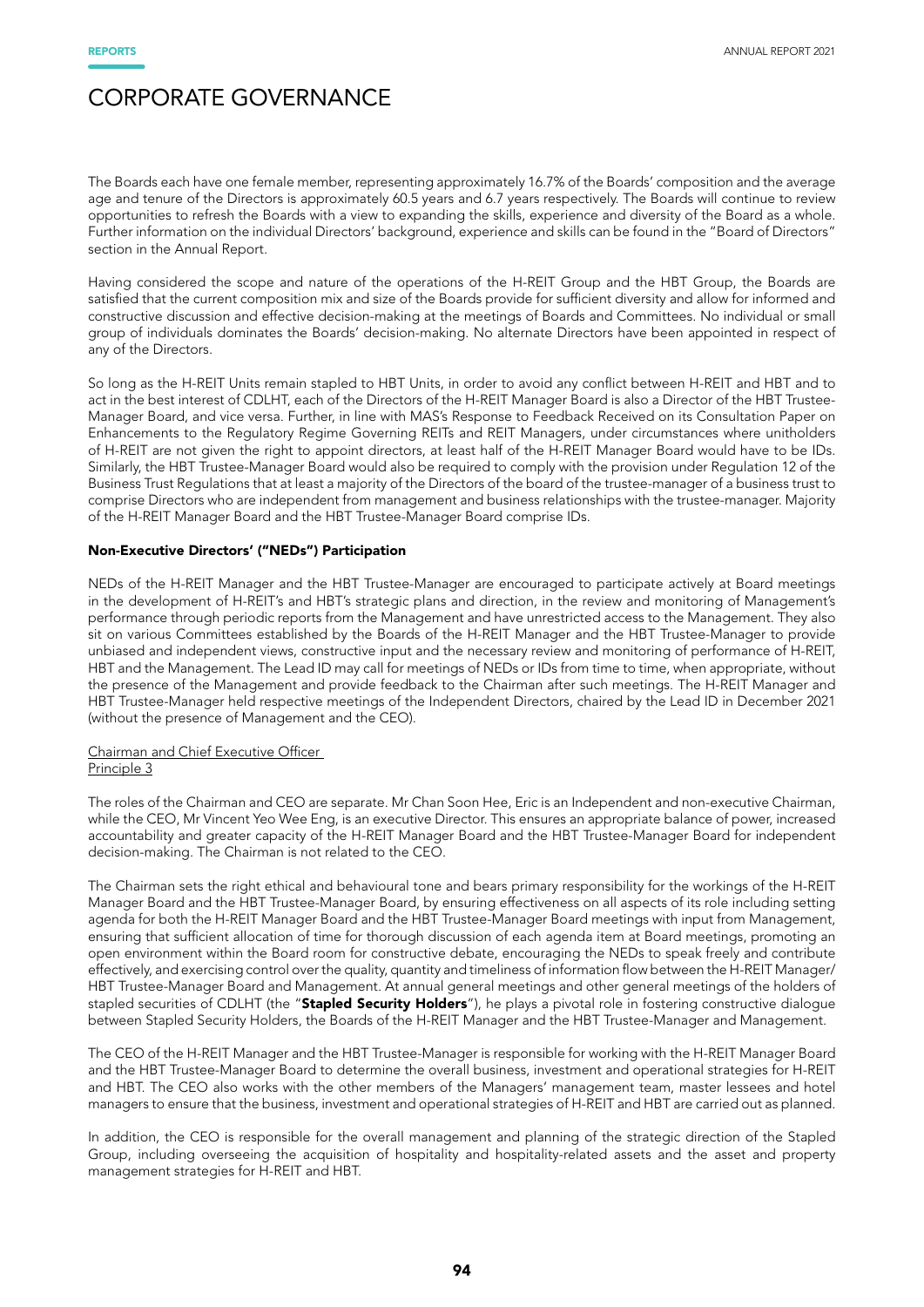**REPCRIN** 

REPORTS

# Lead Independent Director

Dr Foo Say Mui (Bill), who was appointed as the Lead ID of the H-REIT Manager and HBT Trustee-Manager, serves as an intermediary between the IDs and the Chairman. The role of each of the H-REIT Manager Board's Lead ID and the HBT Trustee Manager Board's Lead ID is set out under the written terms of reference of the Lead ID which have been approved by the Board of the H-REIT Manager and the Board of the HBT Trustee-Manager.

The Lead ID is available to the Stapled Security Holders of CDLHT should they have concerns and for which contact through the normal channels of the Chairman or the Management has failed to resolve or is inappropriate. No query or request on any matter which requires the Lead ID's attention was received from Stapled Security Holders in 2021.

Board Membership Principle 4

# Nominating and Remuneration Committee Composition and Role

All four members of the NRCs are IDs, including the NRC Chairman. The Lead ID is one of the members of the NRC. Please refer to the 'Corporate Directory' section of this Annual Report for the composition of the NRCs.

The NRCs' responsibilities as set out in its written terms of reference approved by the Boards, are to review the structure, size and composition of the Boards and Committees, succession plans for the Chairman of the Board, CEO and KMP, review appointments and resignations of Directors and relevant KMP, including the CEO and the CFO, determine Directors' independence annually, evaluate the performance of the Boards, Committees and Directors, review Directors' induction, orientation, training and continuous professional development programmes as well as review the remuneration framework and policies of the Managers and review specific remuneration packages of Directors and KMP.

During the financial year ended review, the NRC conducted a self-assessment of its own effectiveness in the discharge of its role and responsibilities, which was facilitated through the use of a self-assessment checklist ("NRC Self-Assessment Checklist"). The NRC Self-Assessment Checklist covered, *inter alia*, the responsibilities of the NRC under its terms of reference and considered also the contributions of NRC members to the deliberation and decision-making process at NRC Meetings.

Based on the self-assessment, the NRC is of the view that it has fulfilled its responsibilities and discharged its duties as set out in the terms of reference.

# Criteria and Process for Nomination and Selection of New Directors of the H-REIT Manager and HBT Trustee-Manager

The NRCs of the Managers have formalised guidelines for Board and Board Committee appointments which include taking into consideration (a) the current Board and Board Committee size, composition mix and core competencies; (b) the candidate's/Director's independence, in the case of an ID; (c) the composition requirements for the Board and Committees (if the candidate/Director is proposed to be appointed to any of the Committees); (d) the candidate's/Director's age, gender, track record, experience and capabilities and such other relevant factors as may be determined by the H-REIT Manager Board and HBT Trustee-Manager Board which would provide an appropriate balance and contribute to the collective skills of the respective Boards; and (e) any competing time commitments if the candidate/Director has multiple board representations and/or other principal commitments.

The NRCs interview shortlisted candidates before formally considering and recommending them for appointment to the Boards and where applicable, to the Committees. Searches for potential candidates generally take into account recommendations from Directors and various other sources, including candidates which may be suggested by SID, the Council for Board Diversity and any other relevant organisations. Should it be necessary, the NRCs may consider the use of external search firms to find appropriate candidates. Shortlisted candidates would be required to furnish their curriculum vitae containing information on their academic/professional qualification, work experience, employment history and experience (if any) as directors of listed companies.

# Key Information on Directors

Please refer to the "Board of Directors" section in the Annual Report for key information on the H-REIT Manager Directors and the HBT Trustee-Manager Directors and "Directors' Statement", including *inter alia* their date of appointment, the academic/professional qualifications, major appointments/principal commitments, directorships held in listed companies, both currently and in the preceding five years, and other relevant information as well as the number of stapled securities held by Directors in CDLHT.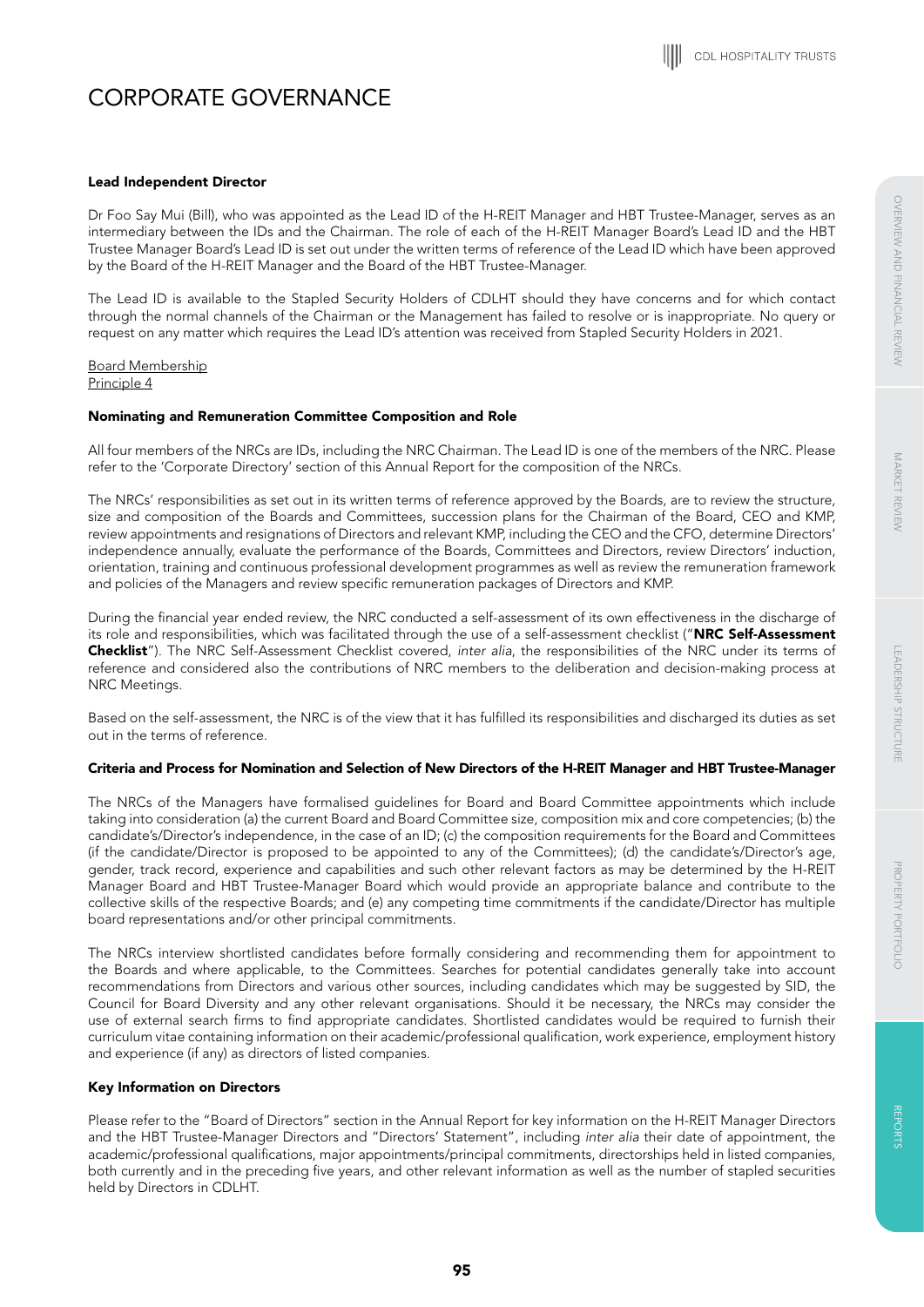#### Board Development

The NRCs review the training and development of the Directors to ensure that Directors receive appropriate development on a continuing basis, to perform their roles on the Boards and where applicable, the Committees. The Directors are provided with updates and/or briefings to assist them to properly discharge their duties. The briefings are conducted either internally with invited speakers, or externally, at the expense of the H-REIT Manager or HBT Trustee-Manager (as the case may be). A separate programme is established for new Directors, details of which together with details of the internal briefing and updates provided to the Directors are set out in the paragraph under the header "H-REIT Manager and HBT Trustee-Manager Board Orientation and Training". The members of the Boards are kept apprised twice yearly on the list of training programmes attended by the Directors during the year.

Board Performance Principle 5

# Board Evaluation Process

The H-REIT Manager Board and HBT Trustee-Manager Board have in place formal processes to assess the effectiveness of each Board as a whole, the various Board Committees and the contribution by each Director towards the effectiveness of the Board and the Board Committees, where applicable. No external facilitator has been used. The performance of each Board was assessed on an annual basis through feedback from individual Directors on areas relating to the Board's competencies and effectiveness. Based on feedback from each individual Director on areas relating to the Board's role on strategy and performance, the Board's process and governance (including oversight on internal controls and risk management), the Board's competencies and effectiveness of the Board Chairman, a consolidated report is prepared and reviewed/evaluated by the NRCs, its comments and recommendations for improvements, if any, are presented to the Boards.

The NRCs also undertook the evaluation of the performance of the Committees, with the assistance of self-assessment checklists completed by the members of the Committees.

The annual evaluation for the Chairman of the Boards and the individual Director's performance comprise two parts: (a) review of background information concerning the Director including his/her attendance records at the Boards and Committees meetings; and (b) NRCs' evaluation based on certain assessment parameters, which were recommended by the NRCs and approved by the Boards.

When deliberating on the performance of a particular Director who is also a member of the NRCs, that member abstains from the discussions in order to avoid any conflict of interests.

Each of the H-REIT Manager Board and HBT Trustee-Manager Board is of the view that in the financial year, it had operated effectively and each of its members had contributed to its overall effectiveness and is committed to maintain such effectiveness.

The Chairman of the Boards would be fully apprised of the results of the performance evaluation.

### REMUNERATION MATTERS

### Procedures for developing Remuneration Policies Principle 6

All Directors and employees of the Managers are remunerated by the H-REIT Manager and HBT Trustee-Manager, as appropriate, and in accordance with the remuneration policies set out in the following paragraphs.

The H-REIT Manager and HBT Trustee-Manager Boards have adopted a Remuneration Framework which covers all aspects of remuneration for the Directors and KMPs and includes termination terms which are applicable to the Executive Director and KMPs.

### Level and Mix of Remuneration Principle 7

All Directors of the H-REIT Manager, including the Executive Director, will receive a fixed base director's fee and the Lead ID will receive an additional fee to reflect his expanded responsibility. The Board Chairman, chairman and members of the ARCs and NRCs respectively also receive additional fees. Such fees are subject to the shareholder's approval at the annual general meeting of the H-REIT Manager. The Directors of the HBT Trustee-Manager presently do not receive any Directors' fees.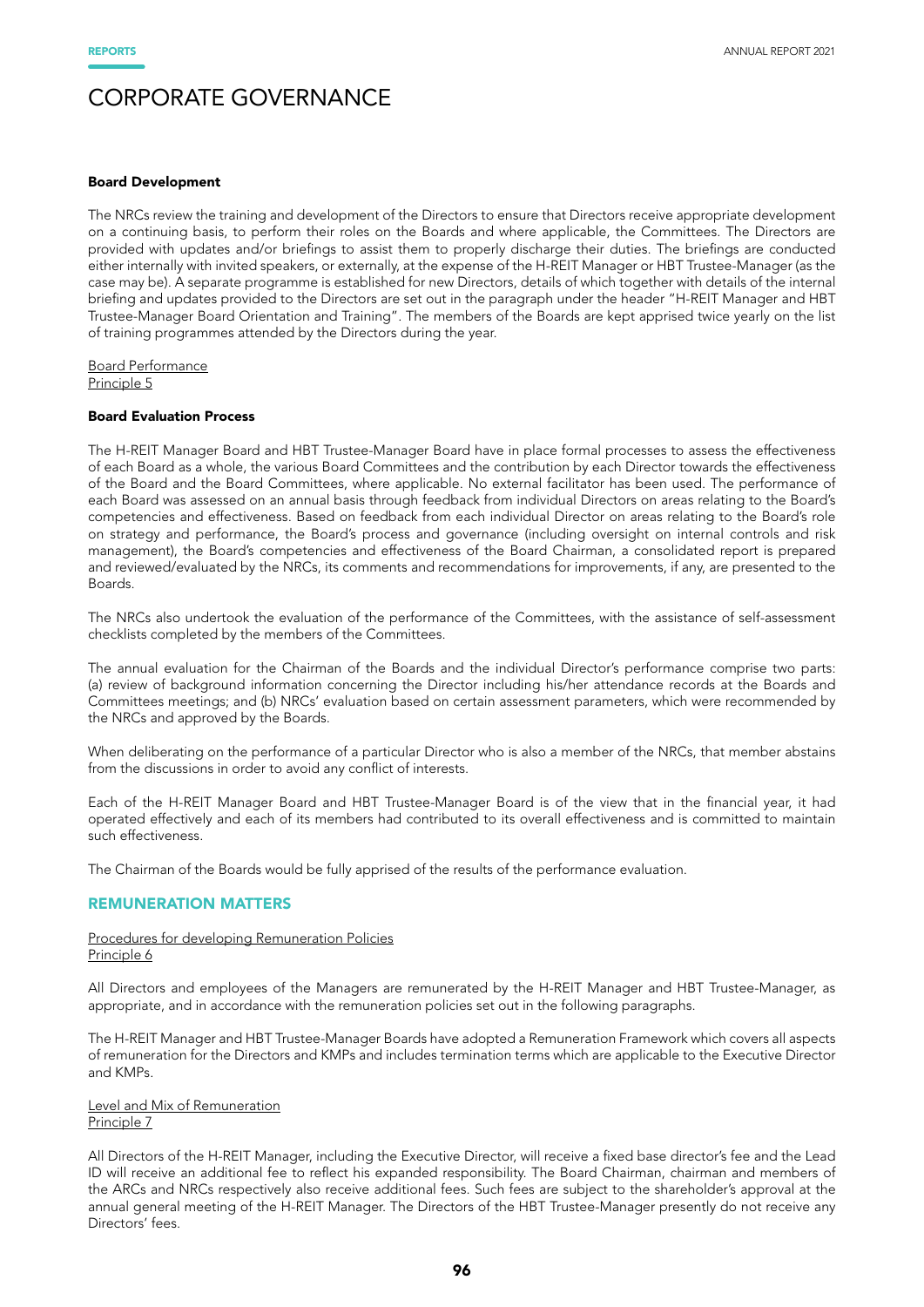The Managers' remuneration policy for Directors comprises the following distinct objectives:

- (a) to ensure that the procedure for determining remuneration for Directors is formal and transparent;
- (b) to ensure that the level of remuneration is sufficient to attract and retain Directors to exercise oversight responsibility over the Company; and
- (c) to ensure that no Director is involved in deciding on his own remuneration.

The Managers' remuneration policy for employees comprises the following distinct objectives:

- (a) to ensure that the remuneration packages are competitive in attracting and retaining employees capable of meeting the Managers' needs;
- (b) to ensure that remuneration commensurate with employees' duties, responsibilities and length of service;
- (c) to build sustainable value-creation to align with longer term shareholder interest;
- (d) to reward employees for achieving corporate and individual performance targets in an equitable way; and
- (e) to enhance retention of key talents to build strong organisational capabilities.

Under the Managers' remuneration policy, the remuneration packages for employees, including the CEO who is an Executive Director, comprises a fixed base component (in the form of a base salary) and a variable component (which includes variable, year-end annual and special bonuses). The variable component is determined by the individual's performance, competitive market practices and information gathered from market surveys conducted by independent human resource consultants as well as CDLHT's overall performance in each specific year. Employees are also provided with the standard benefits including insurance and medical benefits. In 2021, Aon Hewitt Singapore Pte. Ltd., an external human resource consultant was engaged to provide benchmarking for all levels of employees of the Managers. The consultant is not related to the Managers, their controlling shareholder, their related corporations or any of their Directors.

The remuneration structure is also directly linked to CDLHT and the individual performance of the CEO and KMP, both in terms of financial and non-financial performances by incorporating appropriate key performance indicators ("KPIs") and competency reviews for the award of annual cash incentives.

Some of these KPIs include key financial indicators, risk management, compliance and controls measures, employee engagement and talent development.

The KPIs are set and chosen because they support how the Managers achieve its strategic objectives. The framework provides a link for staff in understanding how they contribute to the Managers' overall strategic goals. The H-REIT Manager Board, at the recommendation of the H-REIT Manager NRC, reviews and approves the evaluation of the CEO and KMP annually.

Currently, the remuneration of the Directors, executive officers and employees are paid in cash only and no compensation is payable to any Director, executive officer or employee of the H-REIT Manager in the form of options in Stapled Securities or pursuant to any bonus or profit-sharing plan or any other profit-linked agreement or arrangement, under the service contracts.

The Managers currently do not have a share scheme or other forms of long-term incentive schemes in place.

# Disclosure on Remuneration Principle 8

The Directors' fees take into account the Directors' level of contribution and their respective responsibilities and include Board Committee fees in addition to their base fee. For FY 2021, the aggregate amount of Directors' fees receivable by each of the Directors of the H-REIT Manager Board was less than S\$250,000. These fees will be subject to approval by the shareholder of the H-REIT Manager. No Director is involved in deciding his own remuneration. The Directors of the HBT Trustee-Manager Board did not receive any Directors' fees for FY 2021.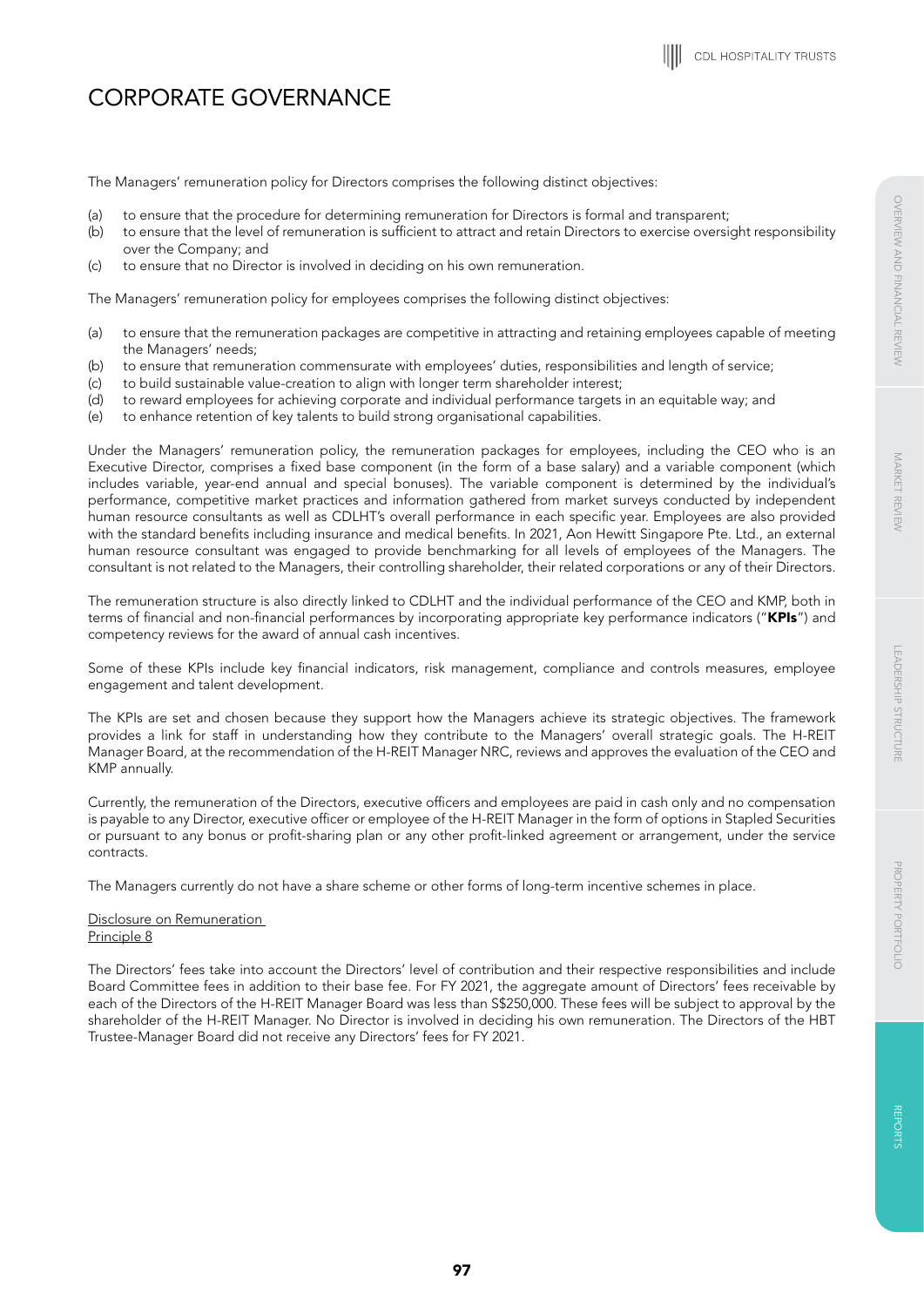The structure of the fees payable to Directors of the H-REIT Manager for FY 2021 is as follows:

| <b>Appointment</b>                    | Per Annum (S\$) |
|---------------------------------------|-----------------|
| <b>Board of Directors</b>             |                 |
| - Chairman's Fee                      | 80,000*         |
| - Base Fee                            | 50,000          |
| Audit and Risk Committee              |                 |
| - ARC Chairman's Fee                  | 70,000          |
| - ARC Member's Fee                    | 40,000          |
| Nominating and Remuneration Committee |                 |
| - NRC Chairman's Fee                  | 10,000          |
| - NRC Member's Fee                    | 5,000           |
| Lead Independent Director's Fee       | 10,000          |

\* Inclusive of Base Fee

A breakdown of the aggregate Directors' Fees received by each Director for FY 2021 is appended below:

| <b>Director</b>       | <b>Role</b>                                                                                      | <b>Board Fees (S\$)</b> |
|-----------------------|--------------------------------------------------------------------------------------------------|-------------------------|
| Chan Soon Hee, Eric   | Chairman and Independent Non-Executive Director<br>Member of NRC                                 | 85,000                  |
| Foo Say Mui (Bill)    | Lead Independent Non-Executive Director<br>Chairman of Audit and Risk Committee<br>Member of NRC | 135,000                 |
| Vincent Yeo Wee Eng   | <b>Executive Director</b>                                                                        | 50,000                  |
| Ronald Seah Lim Siang | Independent Non-Executive Director<br>Member of Audit and Risk Committee<br>Chairman of NRC      | 100,000                 |
| Kenny Kim             | Independent Non-Executive Director<br>Member of Audit and Risk Committee                         | 90,000                  |
| Cheah Sui Ling        | Independent Non-Executive Director<br>Member of NRC                                              | 55,000                  |

The NRCs had recommended and the Boards of the Managers had assessed and decided against the disclosure of the remuneration of the top five executive officers (including the CEO) on a named basis, whether in exact quantum or bands of S\$250,000 and the total remuneration paid in aggregate to the top five KMPs (who are not directors or the CEO), and believe that the interests of the Stapled Security Holders will not be prejudiced as a result of such non-disclosure, for the following reasons:

- due to the highly competitive human resource environment for personnel with the requisite knowledge, expertise and experience in the area of real estate investment trusts and business trusts, such disclosure of remuneration information may give rise to recruitment and talent retention issues;
- the negative impact to H-REIT and HBT if members of the experienced and qualified management team are poached individually and/or collectively, thereby affecting both the ability to nurture a sustainable talent pool and ensure the smooth continuity of leadership to achieve business and operations objectives of H-REIT and HBT;
- there is no misalignment between the remuneration of the executive officers and the interest of Stapled Security Holders, given that their remuneration is not linked to the gross revenue of H-REIT or HBT and are paid out of the own assets of the Managers; and
- there is full and frank disclosure regarding the total amount of fees paid to H-REIT Manager and HBT Trustee-Manager in Note 18 of the Notes to the Financial Statements.

The NRCs and the Boards of the Managers are of the view that their practice is consistent with the intent of Principle 8 of the CG Code as a whole.

For each of H-REIT Manager and HBT Trustee-Manager, there is no employee who is a substantial shareholder; or an immediate family member of a director or the CEO or a substantial shareholder.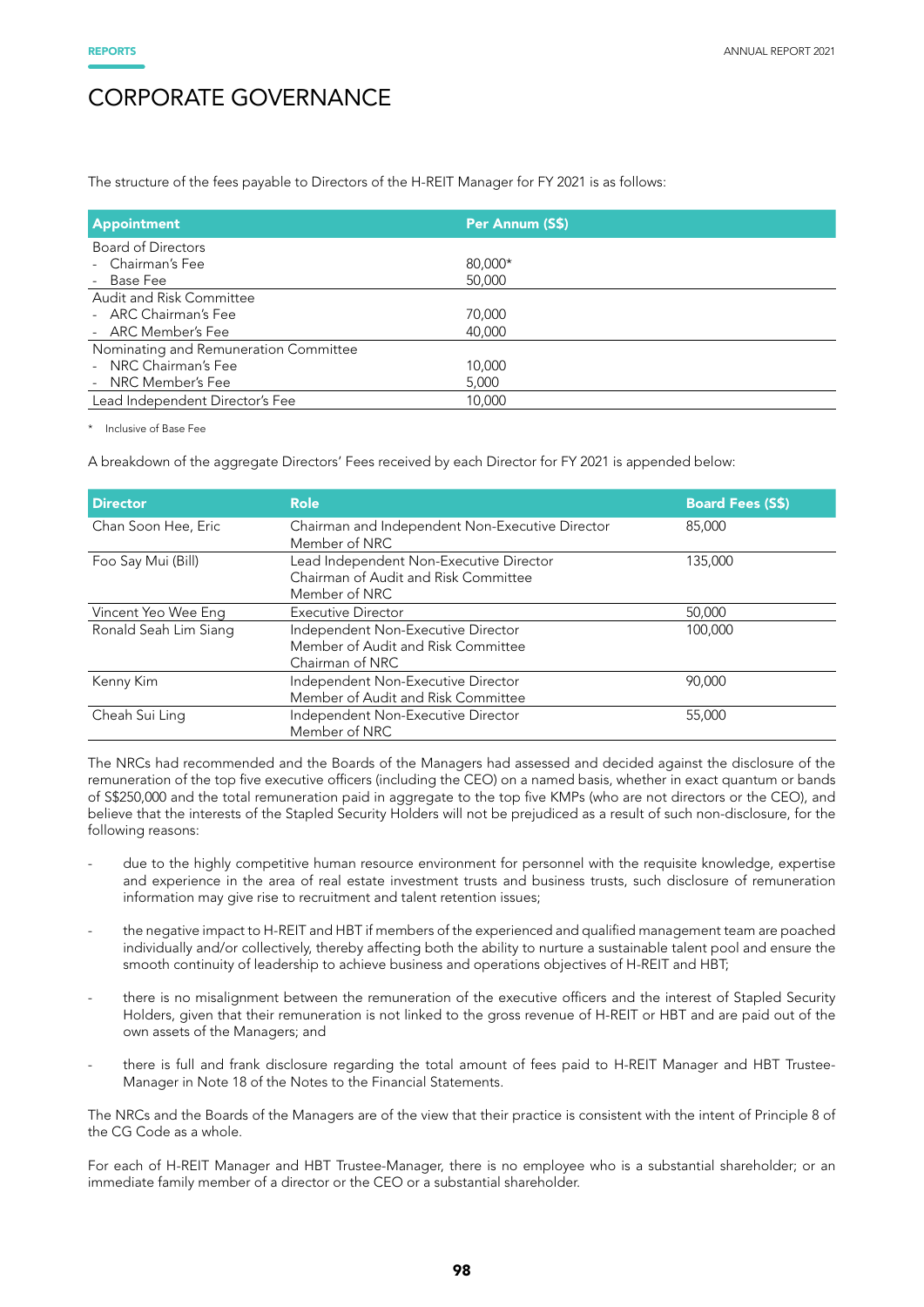Pursuant to their terms of reference, the NRCs shall regularly review and recommend to the Boards, their assessment of the performance of KMPs. The NRCs shall also take a holistic approach to the Managers' remuneration policy by considering the contribution and performance of KMPs in light of the performance of CDLHT and prevailing economic and industry conditions.

Accountability and Audit Principle 9

# Risk Management and Internal Controls

The H-REIT Manager Board and the HBT Trustee-Manager Boards ("the Boards") are responsible for the overall risk strategy and risk management of H-REIT and HBT and recognise that they have overall responsibility to ensure proper financial reporting for the H-REIT Group, the HBT Group and the Stapled Group and the adequacy and effectiveness of H-REIT's and HBT's system of internal controls, including financial, operational, compliance and information technology controls.

## Oversight of Risk Management



The Board is supported by the ARC, which comprises independent directors with diverse experience and knowledge. The ARCs of the H-REIT Manager and the HBT Trustee-Manager assist the H-REIT Manager Board and HBT Trustee- Manager Board in providing oversight of risk management and maintaining an effective control environment that reflects both the established risk appetite and the business objectives and reporting to the Boards their observations on any matters under their purview including any risk management, internal controls or financial and management matters as they consider necessary and make recommendations to the Boards as they think fit.

An organisational risk management framework has been established by the Managers to formalise and document the internal processes, many of which are already currently in place, to enable key business risks affecting H-REIT and HBT to be identified, assessed, monitored, managed and evaluated. The Managers identify key risks, assess their likelihood and impact on H-REIT's and HBT's business and develop corresponding mitigating controls. This risk information is maintained in a risk register that is reviewed and updated regularly. The key risks identified include but are not limited to the following:

### External risk

As part of its active asset management strategy, the Managers continue to closely monitor economic and geopolitical developments across the markets that CDLHT operates in. Conscious of the heightened economic challenges brought about by the COVID-19 pandemic and to partially mitigate its impact, the Managers extended rental waivers, rental deferments and temporary rental abatement arrangements to support CDLHT tenants and lessees, where necessary.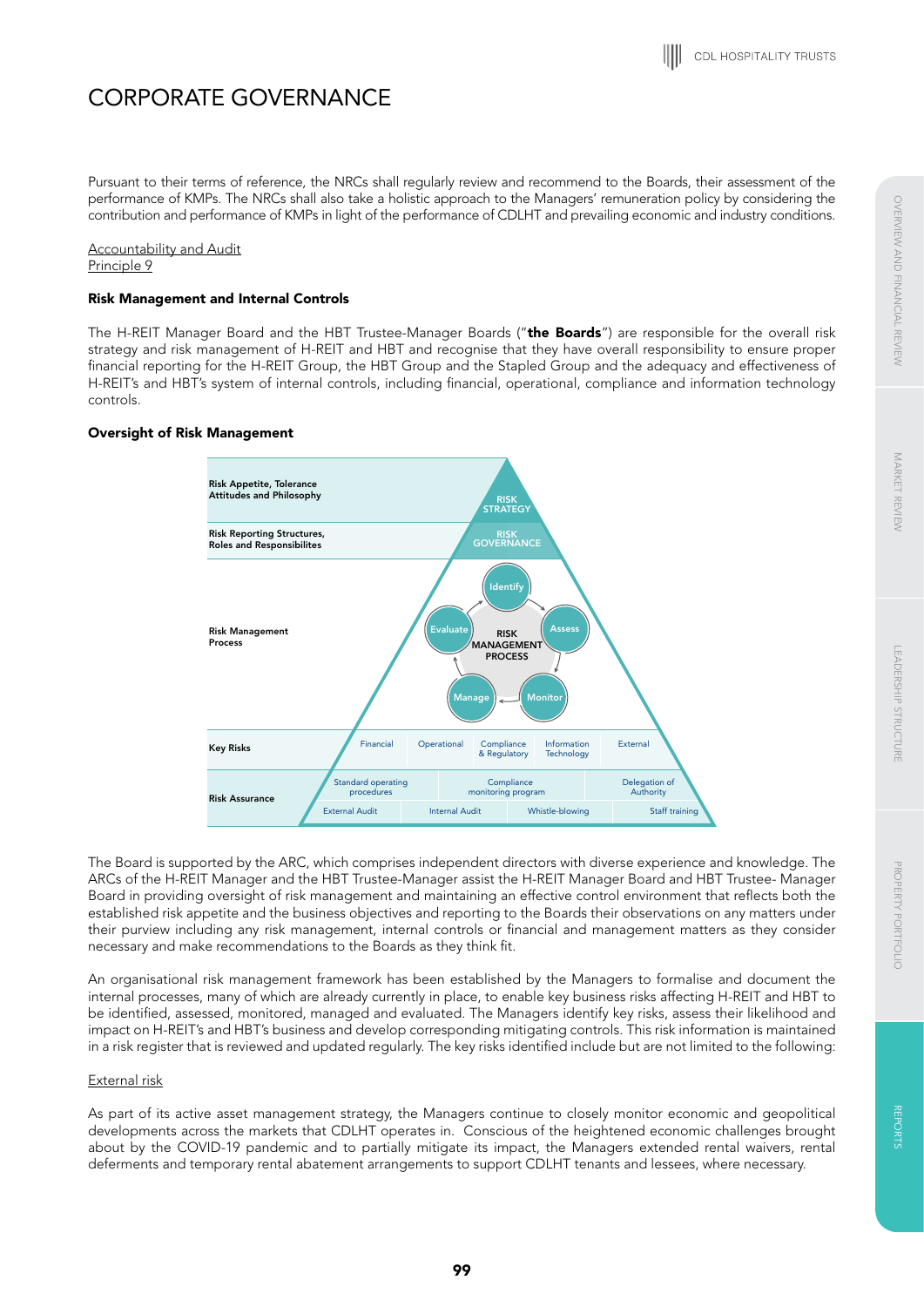## Financial risk

Financial market risks and capital adequacy are closely monitored by the Managers and are reported to the Boards on a quarterly basis. At the portfolio level, this includes active management of CDLHT's debt maturity profile, operating cash flows and availability of funding facilities to meet its capital, re-financing and operating needs. CDLHT also hedges its portfolio exposure to interest rate volatility risks through interest rate derivatives and fixed rate borrowings. For more information, please refer to Note 25 "Financial Instruments" on page 220 of the Annual Report.

#### Compliance and Regulatory risk

Breaches of applicable regulations and laws in the various jurisdictions in which H-REIT and HBT operate in may result in litigation, penalties, revocation of business licenses and bad publicity. The H-REIT and HBT Managers identify the applicable regulations and laws and are committed to ensure compliance in their day-to-day business operations.

#### Information Technology risk

With the rapidly changing technology, this exposes businesses to potential information technology ("IT") breaches and cyber security threats. The Managers have put in place policies and procedures for IT governance and controls as well as an IT Disaster Recovery Plan to ensure timely recovery of business-critical IT systems. In addition, all staff are also required to attend IT and cybersecurity awareness training.

#### Operational risk

To manage operational risk, the Management has put in place a comprehensive set of standard operating procedures ("SOPs") which are regularly reviewed. The Management provides monthly reports covering H-REIT Group and HBT Group's financial performance to all Directors. Apart from the periodic updates provided by the Management, any member of the H-REIT Manager Board or HBT Trustee-Manager Board may at any time seek further information from and discuss the respective operations and performance with the Management.

#### Internal Controls

Having regard to the risks to which the business is exposed, the likelihood of such risks occurring and the costs of mitigating such risks, H-REIT and HBT's internal controls structure have been designed and put in place by Management to provide reasonable assurance against material financial misstatements or loss, for the safeguarding of assets, for the maintenance of proper accounting records, for the provision of financial and other information with integrity, reliability and relevance, and in compliance with applicable laws and regulations. However, no internal controls system can provide absolute assurance in view of inherent limitations of any internal controls system against the occurrence of human and system errors, poor judgement in decision-making, losses, fraud or other irregularities. H-REIT and HBT's internal controls structure includes:

- an external audit programme;
- an internal audit programme;
- a risk management framework established for the identification, assessment, measurement and monitoring of its key risks;
- the establishment and review from time to time of policies and procedures which govern and allow for the monitoring of financial, operational, compliance and information technology controls; and
- a whistle blowing programme.

Each Board also receives a separate quarterly representation on the financial information and controls, that nothing has come to Management's attention which may render the financial statements to be false or misleading in any material respect.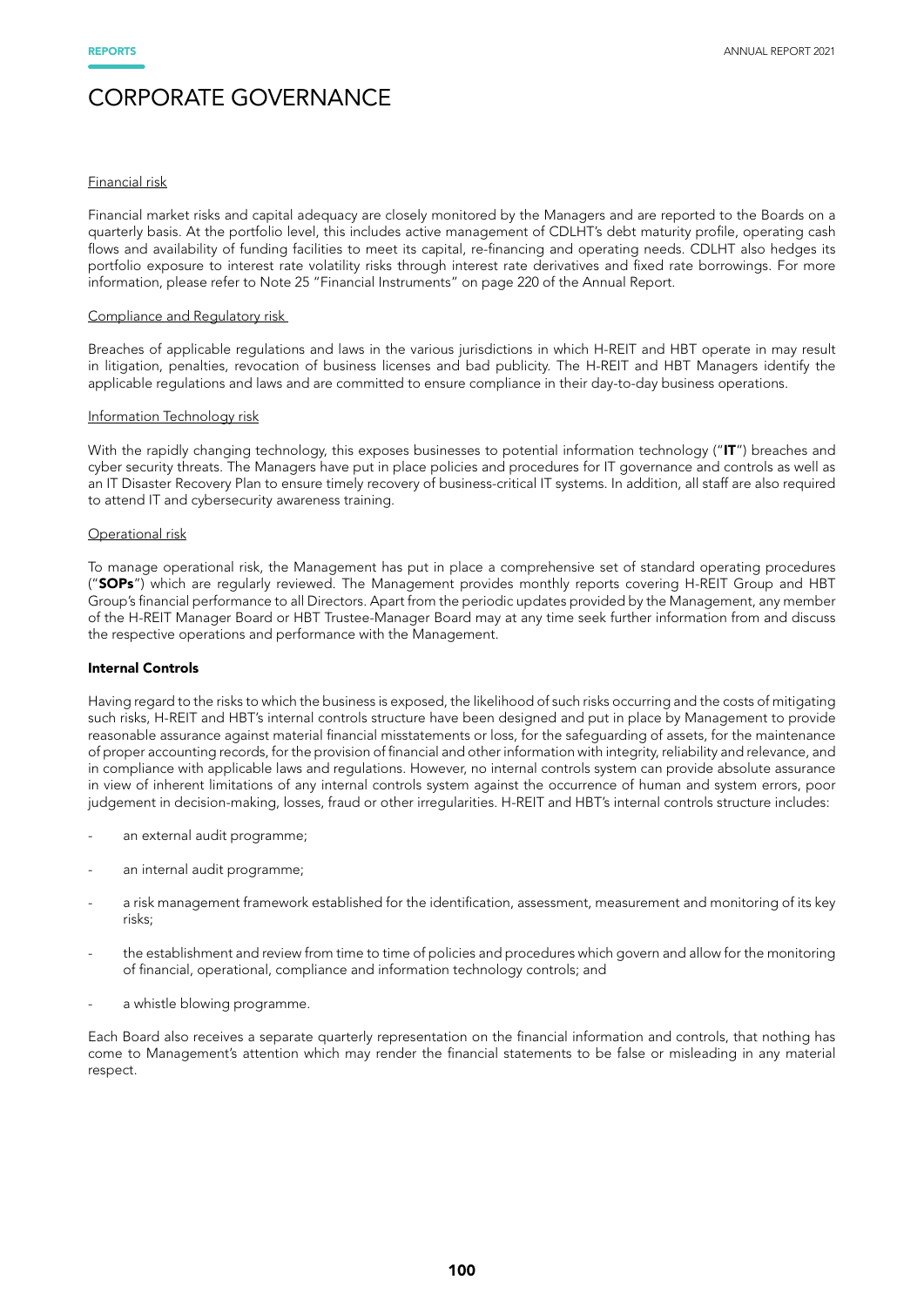Based on the internal controls framework established, the independent annual review and quarterly regulatory and compliance reviews conducted by external consultants of H-REIT and HBT and the written assurance from the CEO and the CFO, the H-REIT Manager Board and HBT Trustee-Manager Board confirm, with the assistance of the ARCs, that they have reviewed the adequacy and effectiveness of H-REIT and HBT's risk management and internal controls systems that addresses the financial, operational, compliance and information technology controls. The Boards, with the concurrence of the ARCs, conclude that the risk management and internal controls systems in place as at 31 December 2021 is adequate and effective to address in all material respects the financial, operational, compliance and information technology risks within the current scope of H-REIT and HBT's business operations and that the financial records have been properly maintained and the financial statements give a true and fair view of the operations and finances of H-REIT and HBT.

Audit Committee Principle 10

## Composition of the ARCs

The ARCs of both the H-REIT Manager and the HBT Trustee-Manager comprise three NEDs, all of whom (including the chairman of the ARCs) are independent.

The chairman of the ARCs and all members of the ARCs have audit, accounting or finance background and experience. The H-REIT Manager Board and the HBT Trustee-Manager Board are of the view that the ARCs have sufficient financial management expertise and experience amongst its members to discharge the functions of the ARCs within its written terms of reference approved and adopted by the respective Boards.

# Powers and Duties of the ARCs

The ARCs are authorised by the H-REIT Manager Board and the HBT Trustee-Manager Board to review and investigate any matters it deems appropriate within its written terms of reference and has direct and unrestricted access to the external auditors and the internal auditors. The ARCs may invite any Director, Management, officer or employee of the H-REIT Manager and/or the HBT Trustee-Manager to attend its meetings. The ARCs are also authorised to engage any firm of accountants, lawyers or other professionals as they see fit to provide independent counsel and advice to assist in the review or investigation on such matters within their terms of reference as they deem appropriate at the expense of the H-REIT Manager and the HBT Trustee-Manager respectively.

The principal responsibility of the ARCs is to assist the H-REIT Manager Board and the HBT Trustee-Manager Board in maintaining a high standard of corporate governance, particularly by providing an independent review of the adequacy and effectiveness of H-REIT's and HBT's financial reporting process (including reviewing the accounting policies and practices of the H-REIT Group, the HBT Group and the Stapled Group on a consolidated basis) and risk management and key internal controls, including financial, operational, compliance and information technology controls. Other duties within their written terms of reference include, *inter alia*:

- to review significant financial reporting issues and judgements so as to ensure the integrity of the financial statements of H-REIT Group, HBT Group and CDLHT to be reported to the Stapled Security Holders;
- to review, assess and report to the Boards annually on the adequacy and effectiveness of the H-REIT's and HBT's internal controls and risk management systems;
- to review the assurance provided by the CEO and the CFO that (a) the financial records have been properly maintained and the financial statements give a true and fair view of the H-REIT Group's, the HBT Group's and the Stapled Group's operations and financial position; and (b) the adequacy and effectiveness of the risk management and internal controls systems;
- to review the adequacy, effectiveness, independence, scope and results of the internal audit function;
- to review the scope and results of the external audit, and the adequacy, effectiveness, independence and objectivity of the external auditors;
- to approve, on behalf of the Boards, the remuneration and terms of engagement of the external auditors;
- to review and make recommendation to the Boards on the appointment, re-appointment or removal of the external auditors;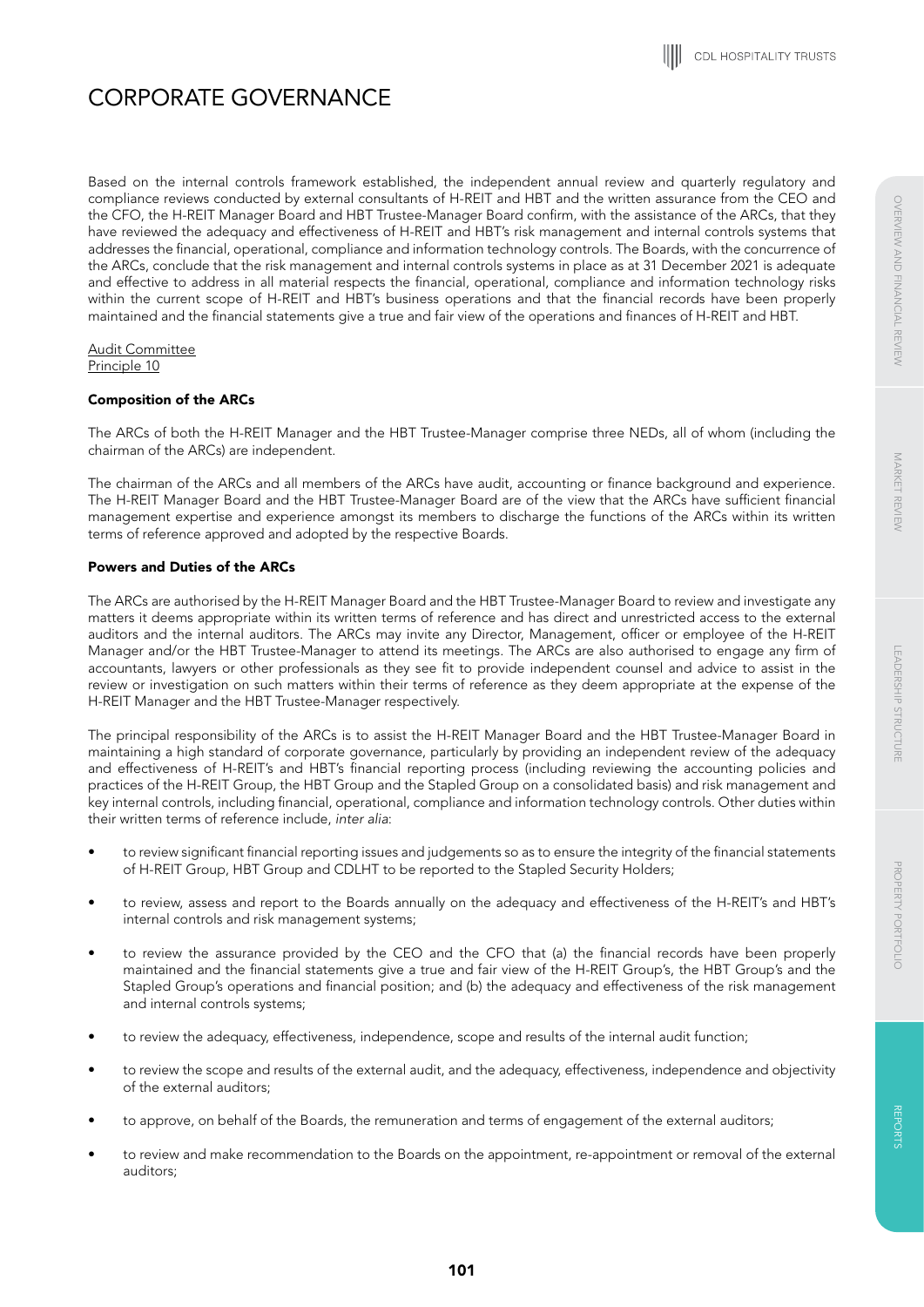- to review all Interested Party Transactions and/or Related Party Transactions entered into from time to time and ensuring compliance with the relevant provisions of the Listing Manual of SGX-ST, the Property Funds Appendix and the relevant accounting standards;
- to ensure that the H-REIT Group, the HBT Group and CDLHT are in compliance with the applicable laws and regulations;
- to oversee the establishment and operation of the whistle-blowing processes; and
- to have oversight on CDLHT's compliance with disclosure requirements relating to sustainability matters.

#### Financial Matters

In the review of the financial statements for FY 2021, the H-REIT Manager ARC and the HBT Trustee-Manager ARC have discussed with Management the accounting principles that were applied and their judgement of items that might affect the integrity of the financial statements. The following significant matters impacting the financial statements were discussed with Management and the external auditors and were reviewed by the H-REIT Manager ARC and the HBT Trustee-Manager ARC:

| <b>Significant Matters</b>                              | How the ARCs reviewed these matters and what decisions were made                                                                                                                                                                                                                                                               |
|---------------------------------------------------------|--------------------------------------------------------------------------------------------------------------------------------------------------------------------------------------------------------------------------------------------------------------------------------------------------------------------------------|
| <b>Valuation of</b><br>and investment<br>property under | The H-REIT Manager ARC and the HBT Trustee-Manager ARC considered the approach and<br>investment properties methodology applied to the valuation model in assessing the valuation of the investment<br>properties and investment property under development. The ARCs noted that:                                              |
| development                                             | • there was appropriate use of third party valuation expertise;<br>• sufficient robust challenge was given to management by the external auditors;<br>material judgemental assumptions that were used in the valuations were within reasonable<br>parameters; and<br>• conclusions have been appropriately drawn.              |
|                                                         | The valuation of the investment properties and investment property under development was<br>an area of focus by the external auditors. The external auditors have included this item as a key<br>audit matter in their audit report for the financial year ended 31 December 2021. Refer to page<br>143 of this Annual Report. |
| <b>Valuation of</b><br>property, plant<br>and equipment | The H-REIT Manager ARC and the HBT Trustee-Manager ARC considered the approach and<br>methodology applied to the valuation model in assessing the valuation of the property, plant<br>and equipment. The ARCs noted that:<br>• there was appropriate use of third party valuation expertise;                                   |
|                                                         | • sufficient robust challenge was given to management by the external auditors;<br>material judgemental assumptions that were used in the valuations were within reasonable<br>parameters; and<br>• conclusions have been appropriately drawn.                                                                                 |
|                                                         | The valuation of property, plant and equipment was an area of focus by the external auditors.<br>The external auditors have included this item as a key audit matter in their audit report for the<br>financial year ended 31 December 2021. Refer to pages 143 to 144 of this Annual Report.                                  |

During the financial year under review, the ARCs of the H-REIT Manager and HBT Trustee-Manager have established an internal controls system to ensure that all Related Party Transactions and/or Interested Party Transactions are undertaken on normal commercial terms and are not prejudicial to the interests of H-REIT and the holders of H-REIT units or HBT and the holders of HBT units. The ARCs have been kept abreast by the CFO and the external auditors on changes to the accounting standards and issues which have direct impact on the the H-REIT Group, HBT Group and the Stapled Group's financial statements during FY 2021.

The H-REIT Manager ARC and the HBT Trustee-Manager ARC held four meetings each during the year respectively and carried out their duties as set out within the terms of reference. The Company Secretaries maintain records of all ARC meetings including records of discussions on key deliberations and decisions taken. The ARCs met with the external auditors separately without the presence of Management annually.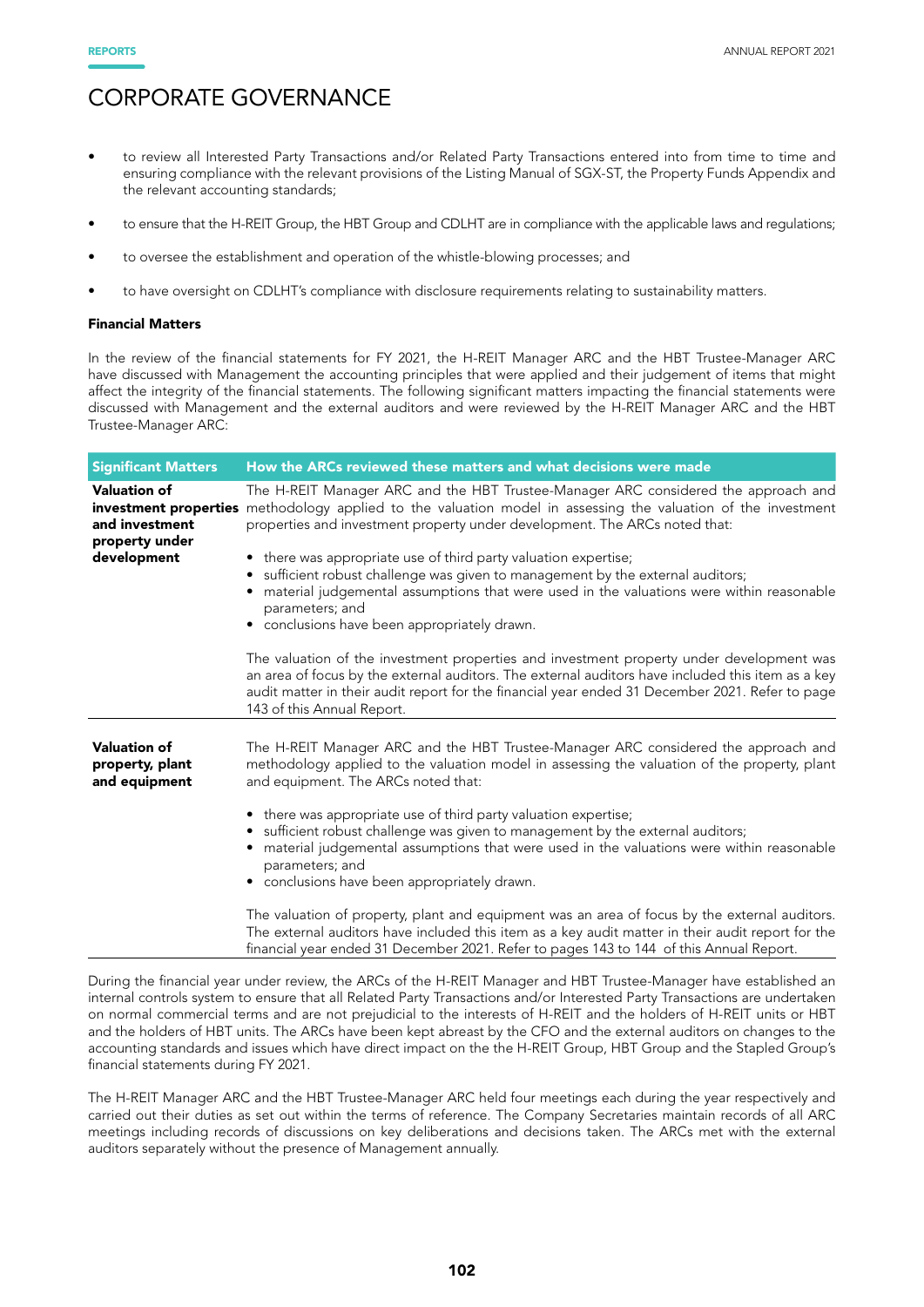In performing its duties, the H-REIT Manager ARC and the HBT Trustee-Manager ARC also took guidance from the Audit Committee Guide and the Board Risk Committee Guide both issued by the SID. For the financial year under review, the ARCs conducted a self-assessment of its effectiveness in the discharge of its duties and responsibilities. The assessment was facilitated through the use of a self-assessment checklist ("ARC Self-Assessment Checklist"). The ARC Self-Assessment Checklist covered *inter alia*, the responsibilities of the ARCs under their terms of reference.

Based on the self-assessment, the H-REIT Manager ARC and the HBT Trustee-Manager ARC agreed that they had fulfilled their responsibilities and discharged their duties as set out in their terms of reference.

# External Auditors

The ARCs had evaluated the performance of the external auditors for FY 2021. The ARCs also reviewed the responses furnished by KPMG LLP, based on the sample questionnaire set out in the "Guidance to Audit Committees on Evaluation of Quality of Work Performed by External Auditors" issued by ACRA and Singapore Exchange Limited on 15 July 2010.

Taking cognisance that the external auditors should be free from any business or other relationships with the H-REIT Group, HBT Group and the Stapled Group that could materially interfere with their ability to act with integrity and objectivity, the ARCs had, in 2021, undertaken a review of the independence of KPMG LLP ("KPMG") and gave careful consideration to the H-REIT Group's, the HBT Group's and the Stapled Group's relationships with them during 2021. In determining the independence of KPMG, the ARCs reviewed all aspects of their relationships with them including the processes, policies and safeguards adopted by the H-REIT Group, the HBT Group and the Stapled Group and KPMG relating to audit independence. The ARCs also considered the nature of the provision of the non-audit services in 2021 and the corresponding fees and are of the opinion that such non-audit fees did not impair or threaten the audit independence. Based on the review, the ARCs are of the opinion that KPMG is, and is perceived to be, independent for the purpose of the H-REIT Group's, HBT Group's and the Stapled Group's statutory audit.

For details of the fees paid and/or payable by the H-REIT Group, HBT Group and the Stapled Group in respect of audit and non-audit services for FY 2021, please refer to note 20 of the Notes to the Financial Statements.

In reviewing the nomination of KPMG for re-appointment for the financial year ending 31 December 2022, the ARCs had taken into consideration the Audit Quality Indicators Framework introduced by ACRA.

The ARCs also considered the following in their review:

- (i) the adequacy and experience of the supervisory and professional staff of KPMG assigned to the audit of the H-REIT Group, HBT Group and the Stapled Group;
- (ii) the audit engagement partner assigned to the audit;
- (iii) KPMG's past experience in auditing clients in the REIT sector; and
- (iv) the size and complexity of the audit exercise for the H-REIT Group, HBT Group and the Stapled Group.

KPMG have confirmed that they are registered with ACRA in accordance with Rule 712(2) of the Listing Manual of SGX-ST. The Stapled Group is thus in compliance with Rules 712 and 715 (read with Rule 716) of the Listing Manual of SGX-ST in relation to the appointment of its auditors.

On the basis of the above, the ARCs have recommended to the Board the nomination of KPMG for re-appointment as external auditors of the H-REIT Group, HBT Group and the Stapled Group at the 2022 Annual General Meetings ("2022 AGMs").

# Whistle Blowing Policy

The H-REIT Manager and the HBT Trustee-Manager have in place a whistle blowing policy setting out the procedure where staff of the H-REIT Manager and the HBT Trustee-Manager and other persons can raise in confidence, whether anonymously or otherwise, concerns on possible improprieties relating to accounting, financial reporting, internal controls and auditing matters, without fear of reprisals in any form. The ARCs have the responsibility of overseeing this policy which is administered with the assistance of Management. Under these procedures, arrangements are in place for independent investigation of such matters raised and for appropriate follow up action to be taken.

**REPCRIN** 

REPORTS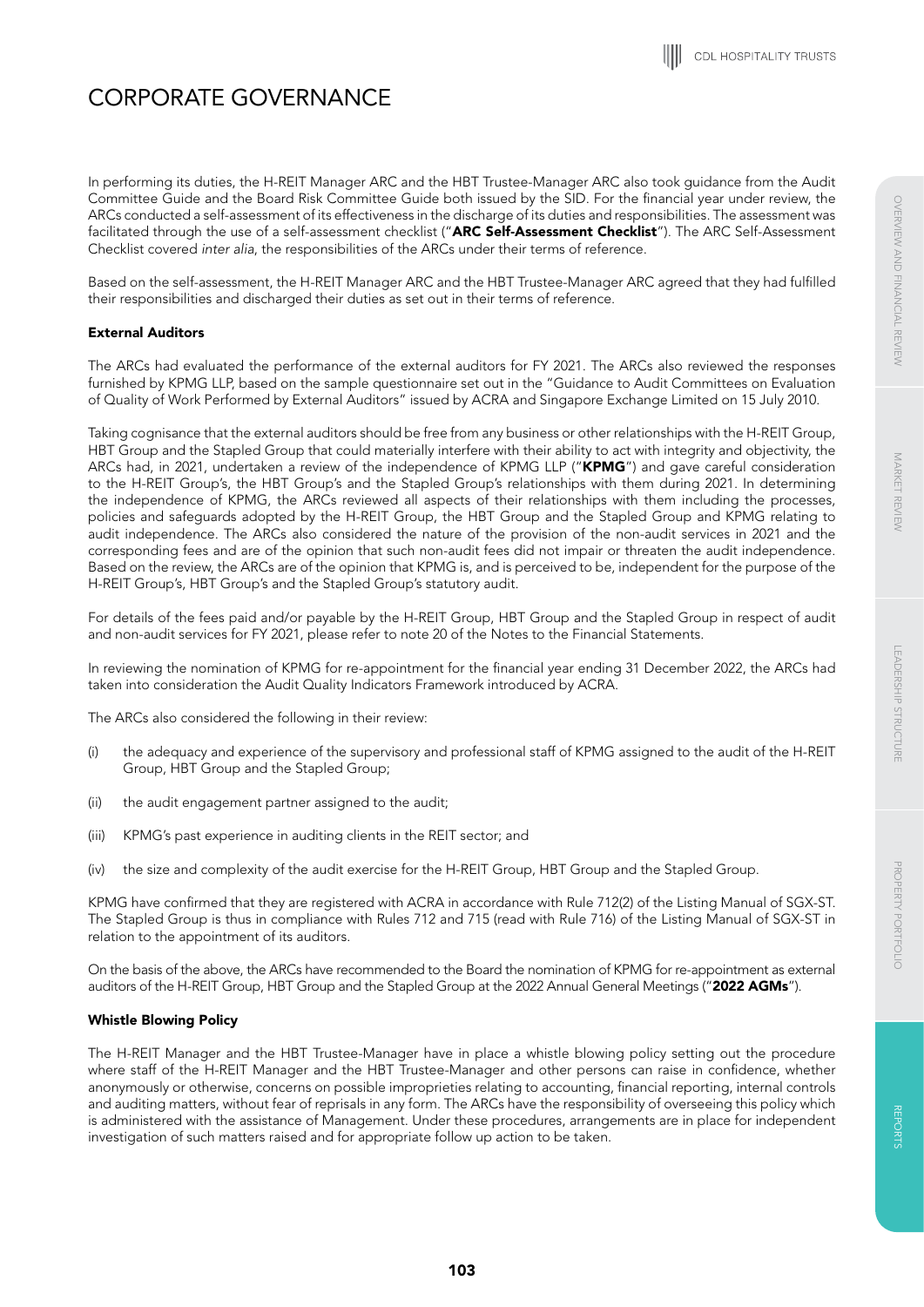The H-REIT Manager and the HBT Trustee-Manager are committed to maintaining procedures for the confidential and anonymous submission of reports and the anonymity of whistle-blowers concerned will be maintained where so requested by the whistle-blowers who lodged the report. Investigations into such reports will be handled on a confidential basis to the extent permissible or deemed appropriate under the circumstances, and involve persons who need to be involved in order to properly carry out the investigation and will, on a best efforts basis, be carried out in a timely manner.

In order to facilitate and encourage the reporting of such matters, the whistleblowing policy, including the dedicated whistle blowing email address at arcchairman@cdlht.com and postal correspondence channel are available on CDLHT's website and clearly communicates to employees the existence of a whistle-blowing policy. The whistle blowing policy and procedural arrangements are reviewed by the ARCs from time to time.

#### Internal Audit

Internal Audit ("IA") plays an important role in monitoring an effective system of internal controls. The IA function of the Singapore hotels' operations, which are managed by Millennium & Copthorne International Limited, is performed by the internal audit team of City Developments Limited, a controlling shareholder of the Managers, who reports directly to the ARCs. Deloitte & Touche Enterprise Risk Services Pte Ltd, staffed with professionals with relevant qualifications and experience, has been appointed mainly as the internal auditors for CDLHT's hospitality properties, retail property and the Managers.

The internal auditors have been directed to meet or exceed the standards set by internationally recognised professional bodies including the International Standards for the Professional Practice of Internal Auditing set by The Institute of Internal Auditors.

The ARCs review the IA plan and a summary of the internal auditors' reports is extended to the ARCs, the CEO and the CFO of the H-REIT Manager and HBT Trustee-Manager. Processes are in place such that material control weaknesses raised in the IA reports are dealt with in a timely manner, with outstanding exceptions or recommendations being closely monitored and reported back to the ARCs on a quarterly basis.

The ARCs review the activities of the internal auditors on a quarterly basis and are satisfied that the IA function is independent of the activities which it audits; is adequately resourced; and has appropriate standing within the H-REIT Manager and HBT Trustee-Manager to perform its role and responsibilities effectively. As the IA function is outsourced, the ARC's evaluation of the IA function's effectiveness was guided by the ARC's self-assessment checklist as well as through the reports submitted by IA at ARC meetings.

The ARCs met with the internal auditors separately without the presence of Management in January 2022.

### Rights of Stapled Security Holders and Engagement

#### Rights of Stapled Security Holders and Conduct of General Meetings Principle 11

Being committed to good corporate practices, the H-REIT Manager and the HBT Trustee-Manager treat all Stapled Security Holders fairly and equitably. To facilitate the exercise of Stapled Security Holders' rights, the H-REIT Manager and the HBT Trustee-Manager ensure that all material information relating to the Stapled Group and its financial performance is disclosed in an accurate and timely manner via SGXNET.

In view of the COVID-19 pandemic, the 2021 AGMs of H-REIT and HBT were held on 23 April 2021 via electronic means pursuant to the COVID-19 (Temporary Measures) (Alternative Arrangements for Meetings for Companies, Variable Capital Companies, Business Trusts, Unit Trusts and Debenture Holders) Order 2020 ("COVID-19 Temporary Measures Order"). Alternative arrangements relating to attendance at the 2021 AGMs via electronic means (including arrangements by which the meeting can be electronically accessed via live audio-visual webcast or live audio only stream, submission of questions in advance of the 2021 AGMs, addressing of substantial and relevant questions prior to or at the 2021 AGMs and voting by appointing the chairman of the meeting as proxy at the 2021 AGMs), were released via SGXNet and make available on the website of CDLHT. The voting results of the 2021 AGMs were released via SGXNet and the minutes of 2021 AGMs were released via SGXNet within one month from 2021 AGMs. Depending on the COVID-19 situation this year, the 2022 AGMs may be held in similar manner. The description below sets out CDLHT's usual practice for Stapled Security Holders meetings when there are no pandemic risks and the COVID-19 Temporary Measures Order is not in operation.

All Stapled Security Holders are entitled to attend and vote at general meetings in person or by proxy. The rules including the voting procedures are set out in the notice of general meetings. In accordance with the H-REIT Trust Deed (as amended) and HBT Trust Deed (as amended), Stapled Security Holders who are not relevant intermediaries may appoint not more than two proxies to attend, speak and vote at general meetings in their absence, and Stapled Security Holders who are relevant intermediaries may appoint more than two proxies to attend, speak and vote at general meetings.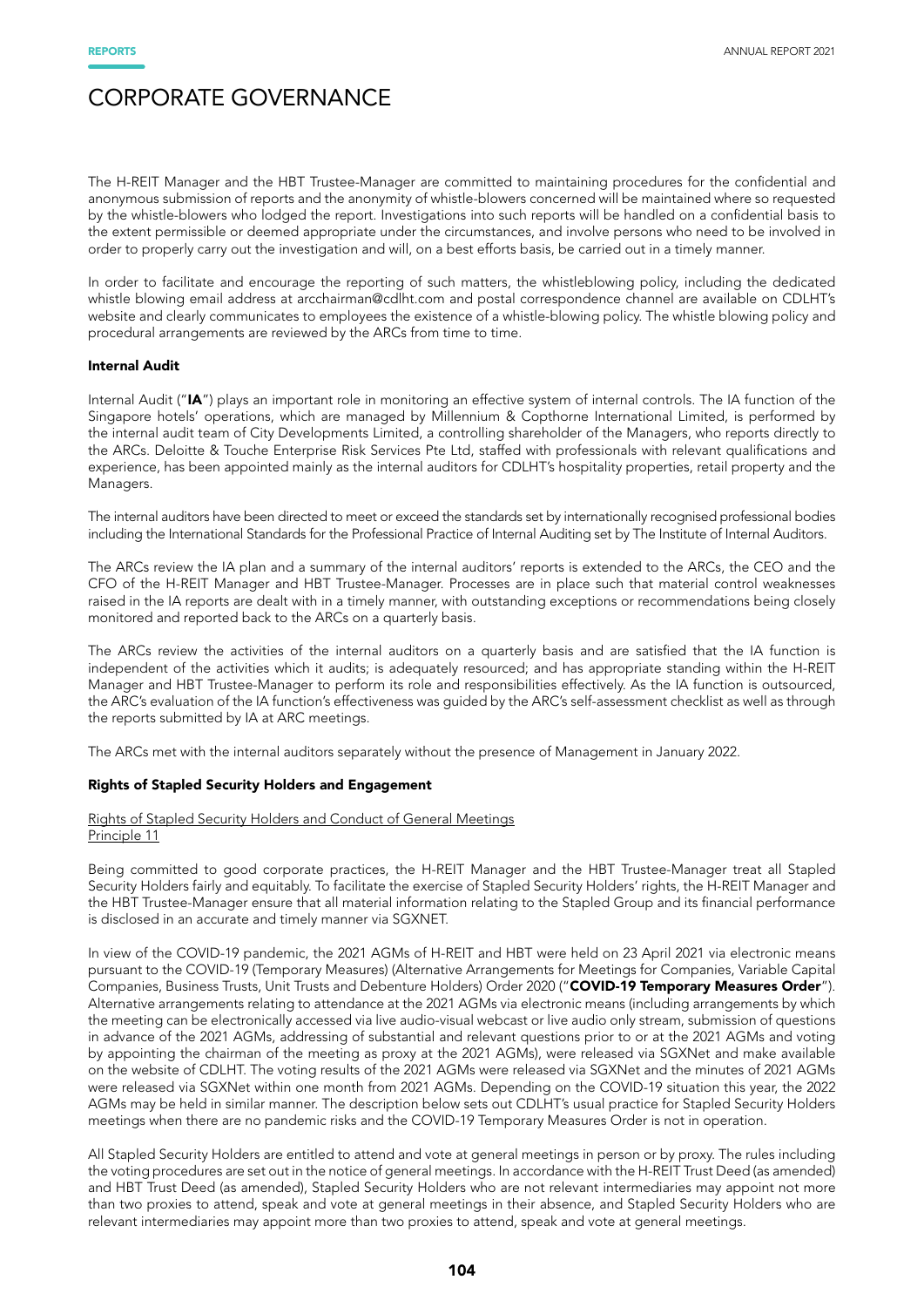LEADERSHIP STRUCTURE

LEADERSHIP STRUCTURE

# CORPORATE GOVERNANCE

The proxy forms must be deposited at such place or places specified in the notice convening the general meetings not less than forty-eight (48) hours before the time set for the general meetings. Separate resolutions on each substantial issue are put to vote at the general meetings. Detailed information on each item in the agenda of the general meetings is in the explanatory notes to the Notice of the general meetings.

At general meetings, Stapled Security Holders are given the opportunity to communicate their views and are encouraged to ask the H-REIT Manager Board and the HBT Trustee-Manager Board and the Management questions regarding matters affecting H-REIT and HBT. All the Directors including the chairmen of the ARCs and NRCs as well as the external auditors had attended 2021 AGMs via electronic means, and would endeavour to be present at the 2022 AGMs.

All Stapled Security Holders are allowed to vote in person or by proxy. As the authentication of a Stapled Security Holder's identity information and other related integrity issues still remain a concern, the H-REIT Manager and HBT Trustee-Manager have decided, for the time being, not to implement voting in absentia by mail or electronic means as recommended by Provision 11.4 of the CG Code.

Pursuant to Rule 730A(2) of the Listing Manual of SGX, all resolutions proposed at AGMs and at any adjournment thereof shall be put to vote by way of poll. In support of greater transparency and to allow for a more efficient voting system, the H-REIT Manager and the HBT Trustee-Manager have introduced electronic poll voting instead of voting by show of hands since the 2014 AGMs. With electronic poll voting, Stapled Security Holders present in person or represented by proxy at the meeting are entitled to vote on a "one-stapled security, one-vote" basis. The voting results of all votes cast in respect of each resolution will also be instantaneously displayed on-screen at the meeting. An external firm will be appointed as scrutineers for the AGMs voting process, which is independent of the firm appointed to undertake the electronic poll voting process. The detailed results setting out the number of votes cast for and against each resolution and the respective percentages will be announced via SGXNet after the AGMs.

The H-REIT Manager and HBT Trustee-Manager also maintain minutes of the general meetings, which includes the key comments and queries raised by Stapled Security Holders and the responses from the H-REIT Manager Board, HBT Trustee-Manager Board, Management and/or the external auditors. The minutes of the general meetings will be made available on the corporate website as soon as practicable.

H-REIT's current distribution policy is to distribute at least 90.0% of its taxable income and its tax-exempt income (if any), with the actual level of distribution to be determined at the H-REIT Manager's discretion. H-REIT makes distributions to unitholders on a semi-annual basis, with the amount calculated as at 30 June and 31 December each year for the six-month period ending on each of the said dates. Distributions, when paid, will be in Singapore Dollars. As for HBT's distribution policy, the determination to distribute and the quantum of distributions will be made by the HBT Trustee-Manager Board at its sole discretion.

# Engagement with Stapled Security Holders Principle 12

The H-REIT Manager Board and the HBT Trustee-Manager Board provide the Stapled Security Holders with half-yearly and full year financial results of the H-REIT Group, the HBT Group and the Stapled Group in respect of the financial year under review. The Unaudited half year results of the H-REIT Group, the HBT Group and the Stapled Group were released to Stapled Security Holders within 45 days of the end of the six-month period whilst unaudited full year results of the H-REIT Group, HBT Group and the Stapled Group are released within 60 days from the financial year end in respect of the financial year ended 31 December 2021. In presenting the 2021 full year and half-yearly results of the H-REIT Group, the HBT Group and the Stapled Group as well as operational updates for first and third quarter, the H-REIT Manager Board and HBT Trustee-Manager Board aimed to provide the Stapled Security Holders with a balanced and understandable assessment of the performance and financial position of the H-REIT Group, the HBT Group and the Stapled Group, with a commentary at the date of the announcement of the significant trends and competitive conditions of the industry in which CDLHT operates.

The H-REIT Manager and the HBT Trustee-Manager ensure that Stapled Security Holders are notified of all material information in an accurate and timely manner. The H-REIT Manager and the HBT Trustee-Manager notify their investors and stakeholders in advance of the date of release of the financial results of the H-REIT Group, the HBT Group and the Stapled Group via SGXNET. The semi-annual and full year financial results of the H-REIT Group, the HBT Group and the Stapled Group are announced within the mandatory period. The financial statements of the H-REIT Group, the HBT Group and the Stapled Group and other presentation materials presented at general meetings, including material and pricesensitive information, are disseminated and publicly released via SGXNET on a timely basis.

All Stapled Security Holders receive the annual report of CDLHT and the Notice of AGM of Stapled Security Holders, which notice is also advertised in the press and released via SGXNET. Stapled Security Holders, stakeholders and investors can access information on CDLHT at its website at www.cdlht.com which provides, *inter alia*, corporate announcements, press releases and the latest financial results as disclosed by CDLHT on SGXNET.

PROPERTY PORTFOLIO

PROPERTY PORTFOLIC